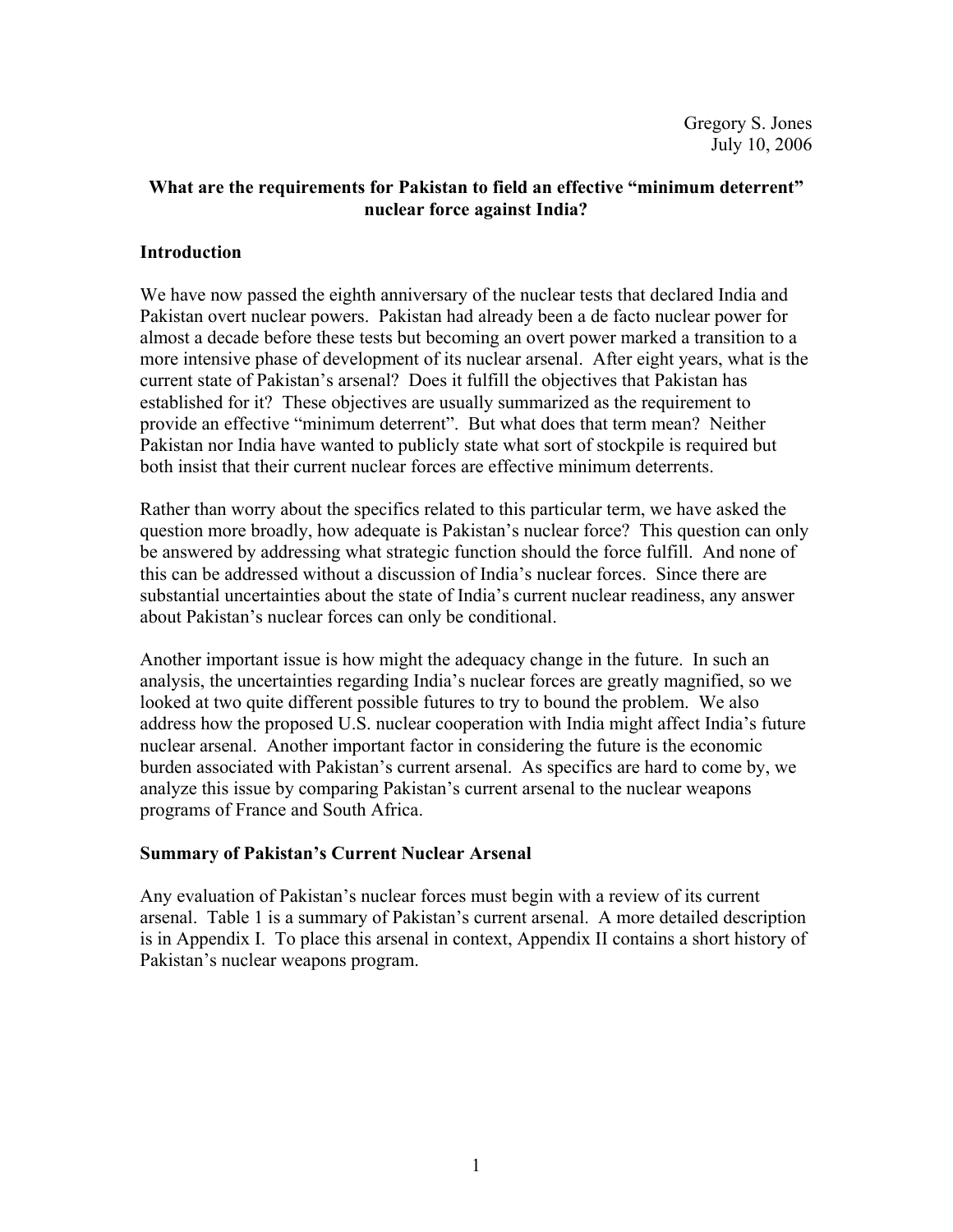| Delivery Systems                              | Fifty 350 km Ghaznavi/M-11                   |  |
|-----------------------------------------------|----------------------------------------------|--|
|                                               |                                              |  |
|                                               | Fifteen to Twenty 1,300-1,500 km Ghauri      |  |
|                                               |                                              |  |
|                                               | Six 750 km Shaheen 1                         |  |
|                                               |                                              |  |
|                                               |                                              |  |
|                                               | Thirty four F-16 as backup delivery system   |  |
| <b>Fissile Material Production Facilities</b> | Centrifuge Enrichment at Kahuta, Silhala,    |  |
|                                               | Golra and Wah; 10,000 SWU per yr             |  |
|                                               |                                              |  |
|                                               | 50 MWth Plutonium Production Reactor at      |  |
|                                               |                                              |  |
|                                               | Khushab                                      |  |
| <b>Fissile Material Stockpile</b>             | 1.1 to 1.35 Metric Tons Highly Enriched      |  |
|                                               | Uranium                                      |  |
|                                               |                                              |  |
|                                               |                                              |  |
|                                               | 40 to 80 kg plutonium                        |  |
| Nuclear Weapons                               | Two different designs; one for air delivery, |  |
|                                               | one for ballistic missile delivery           |  |
|                                               |                                              |  |
|                                               | 60 to 80 weapons; 5 to 10 kt yield           |  |
| <b>Weapons Readiness</b>                      | Weapons kept in an unready state.            |  |
|                                               |                                              |  |
|                                               | "Missiles and warheads are not permitted     |  |
|                                               | together"                                    |  |
| Command and Control                           | National Command and Control Authority       |  |
|                                               | in existence since 2000.                     |  |
|                                               |                                              |  |

**Table 1 Summary of Pakistan's Current Nuclear Arsenal** 

# **The Adequacy of Pakistan's Current Nuclear Force**

How adequate is Pakistan's current nuclear force? Adequacy can only be addressed in terms of what strategic function Pakistan expects the force to fulfill. There has not been much official public discussion of this issue, but using a variety of sources it is possible to shed considerable light on this question.

In the broadest sense, Pakistan's nuclear force should protect the independent existence of the Pakistani state. And it is not hard to find various official statements that Pakistan sees India as the main threat to this independent existence. In classical deterrence literature, the purpose of the Pakistani nuclear force would be to protect Pakistan from a nuclear first strike from India. However, given the much larger size of India, in terms of not only area and population but also economic and military power, Pakistan is clearly concerned that its independent existence could be threatened by India using means other than nuclear attack. The director of Pakistan's Strategic Plans Division, General Kidwai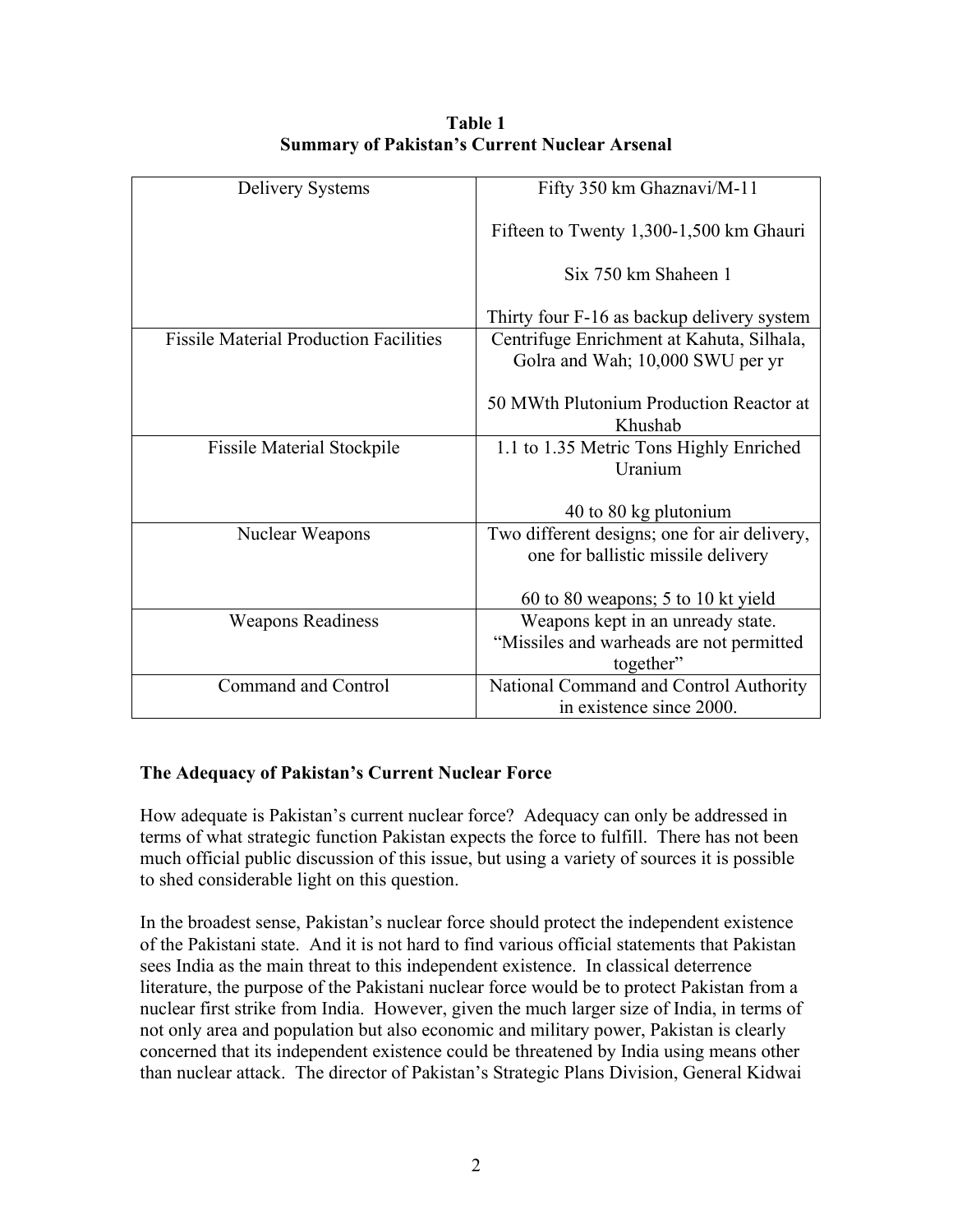has listed four situations in which Pakistan would use nuclear weapons against India.<sup>1</sup> These are:

- 1. India attacks Pakistan and conquers a large part of its territory.
- 2. India destroys a large part either of Pakistan's land or air forces.
- 3. India proceeds to the economic strangling of Pakistan.
- 4. India pushes Pakistan into political destabilization or creates a large-scale internal subversion in Pakistan.

Pakistan may respond to any of these situations by using nuclear weapons, and it is well known that Pakistan does not subscribe to a "No First Use Policy". Note that the first two of these situations would arise due to large-scale conventional warfare. The third condition could arise due to a naval blockade of Pakistan's two main ports. Given the superiority of India's navy, this is a real threat. The last situation is more ambiguous since India might not have to undertake overt action to bring the destabilization about. Indeed such destabilization could occur without any Indian involvement whatsoever.

Pakistan has not indicated what its targeting strategy would be in the event of nuclear use but one can make some inferences based on its nuclear arsenal. Its arsenal is not large enough to allow comprehensive strikes against India's conventional military forces. For example, there are approximately twenty Indian military airfields within 300-400 km of the Pakistani border. With a 10 kt warhead, it might take three warheads per airfield to destroy all of the aircraft on these bases. This would run to sixty weapons, which might be as many weapons as are contained in the entire Pakistani stockpile. Similarly, attacks on army divisions might require nine weapons per division. Indeed, if one of the grave situations described above occurred, and Pakistan felt it necessary to launch initial nuclear attacks, it is not clear that the conventional military balance would be of much interest. Given that the numbers of weapons on each side could be roughly equal, attacks on India's nuclear forces would only be of interest if India configures its forces so that strikes with a small number of Pakistani weapons have the ability to eliminate a large number of Indian nuclear weapons. If India is reasonably prudent in configuring its nuclear forces, a Pakistani nuclear attack on them would be unattractive, since more than one Pakistani weapon would have to be used for every Indian weapon eliminated.

Therefore it is likely that Pakistan will target mainly Indian cities. Pakistan's heavy reliance on the short-range Ghaznavi/M-11, indicates that its nuclear targeting strategy's object is principally to destroy Delhi. Given Delhi's the large size and the relatively limited destructive power of 10 kt weapons, it would take at least ten and perhaps up to twenty such weapons to destroy or damage much of the city. This statement may come as a surprise to those accustomed by the Hiroshima experience to think that one nuclear weapon will be sufficient to destroy an entire city. However, Hiroshima was a city of

 1 "Nuclear safety, nuclear stability and nuclear strategy in Pakistan", A concise report of a visit by Landau Network-Centro Volta.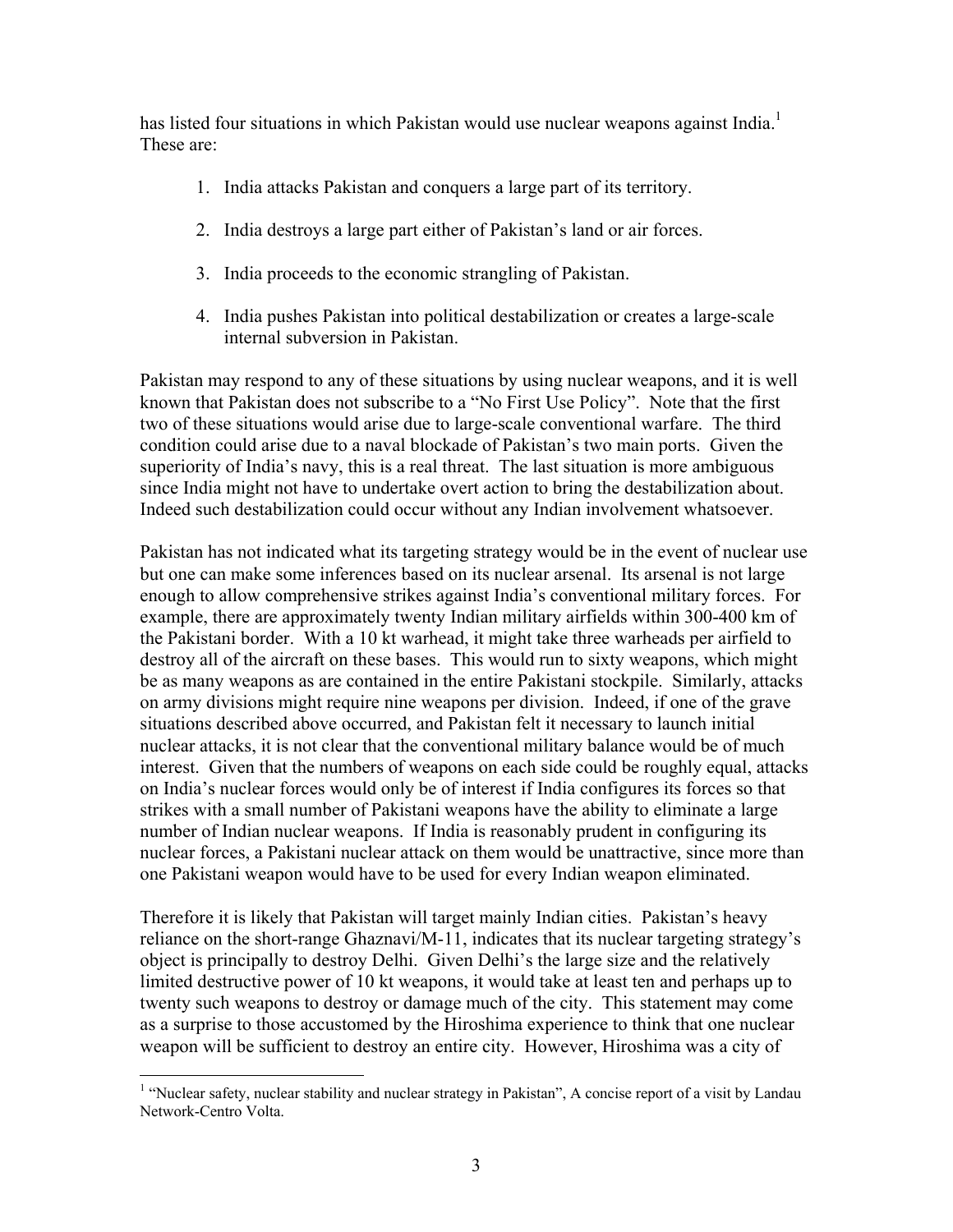about one quarter million people with an area of about 24  $\text{km}^2$ . In contrast Delhi is a city of 12.8 million people with an area of  $1,055 \text{ km}^2$ , which means that Delhi today is about 50 times larger (in population and area) than was Hiroshima in 1945. A ten kt weapon, which was airburst at a near optimal height, would have a lethal area of about 6.2  $km^2$ (this is also approximately the area in which most structures would be destroyed). Even if one considers the area where structures suffer some significant damage (as opposed to being destroyed, i.e. where the blast effects are 2 psi or greater), the damage area of such a weapon would be around 21  $km^2$ . An attack on Delhi using twenty 10 kt airburst weapons would kill approximately one million people and injure perhaps another 2.5 million.<sup>2</sup>

Note that airburst weapons would produce no significant nuclear fallout. If instead of airbursting the weapons they are ground burst, the lethal area of the weapon caused by its blast effects would be significantly reduced to only 2.8  $km<sup>2</sup>$ . However, ground bursting these weapons would result in significant amounts of fallout. Potentially the fatality area from the fallout could be several times  $(10 \text{ km}^2 \text{ to } 20 \text{ km}^2)$  that of the fatality area resulting from the blast effects from an airburst, but the actual fatalities would depend on how much of the fallout plume fell inside of the city boundaries, how quickly people fled from the fallout areas and the sheltering potential of various types of structures. Despite various comments in the literature about the dangers of fallout drifting back on Pakistan, fallout levels high enough to cause injury due to radiation sickness would not likely extend more than 50 km from the locations where the weapons were detonated.

Pakistan's Ghauri ballistic missiles greatly increase the reach of its ballistic missile forces, though the missile is accessed to have a CEP of 2,500 m. This is larger than the lethal radius (1,500 to 2,000 m) of a 10 kt warhead against most targets and therefore this missile would likely also be used to attack large cities where its CEP would have little consequence. Given the small number of Ghauri missiles, Pakistan would probably not concentrate them on one or two cities but might use them to attack five or ten additional cities with one or two weapons. Such attacks would not destroy these cities but hitting major cities like Mumbai (Bombay) with even a few weapons would significantly increase the terror resulting from Pakistan's attacks. Note that due to security concerns, Pakistan is unlikely to operate its nuclear forces outside of the Punjab, so a number of important Indian cities will still be out of range. These would include Kolkata (Calcutta), Bangalore and Chennai (Madras). Only when the Shaheen 2 is deployed will Pakistan be able to hit these targets.

The discussion thus far has ignored India's nuclear forces, but any discussion of the adequacy of Pakistan's nuclear force must take India's nuclear forces into account. In particular what are India's capabilities to respond to Pakistan's use of nuclear weapons? In a gross sense, India's nuclear force seems to be similar to that of Pakistan's. The Institute for Science and International Security (ISIS) has estimated India's weapons related plutonium stockpile at the end of 2003 as between 345 and 510 kg. Using 5 kg of

<sup>1</sup>  $2^{2}$  Note that one would not have to kill or destroy the entire city before it stopped functioning. These results would apply generally to other Indian cities as well. For example, Mumbai (Bombay) has a population of 16.4 million and an area of 1,178 km<sup>2</sup>.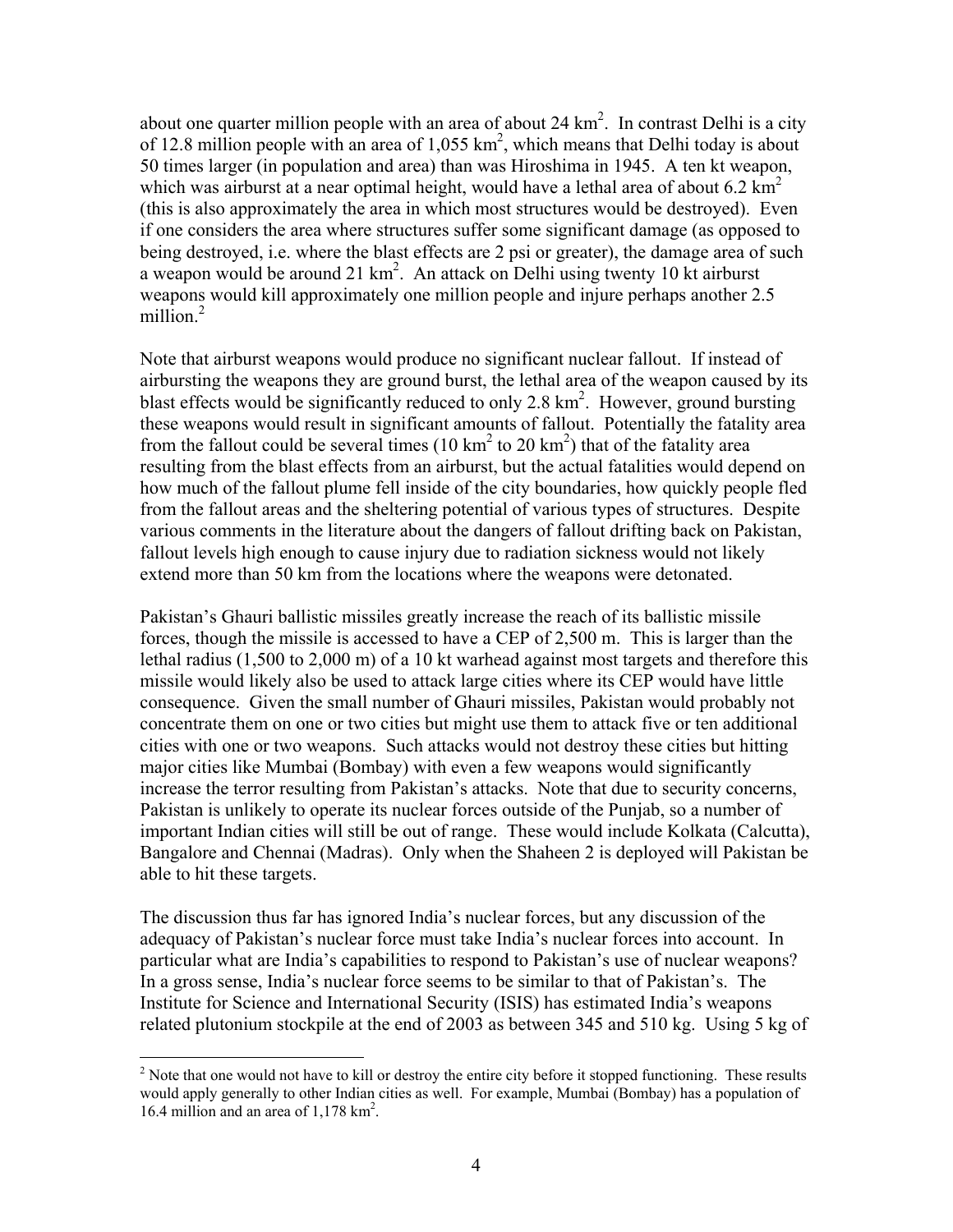plutonium per weapon, this would result in a potential stockpile of between approximately 70 to 100 weapons, which is just a little higher than what was estimated for Pakistan for this same year. India claimed that it successfully tested thermonuclear designs in 1998 but these claims have not been generally accepted.<sup>3</sup> Any weapons that India currently possesses are thought to be simple fission designs with yields in the ten to twenty kt range. India has several ballistic missile delivery systems, mainly the Agni 1 (range 700 km) and Agni 2 (range 2,000 km). Given the size of Pakistan, either of these missiles could hit any target inside Pakistan, even if they are launched from well inside India. Indeed, the Agni 2 has sufficient range so that it could be located almost anywhere in India and still reach all targets in Pakistan. Since, these two missile were only recently deployed, India probably also has an aircraft delivery capability, most likely via the Mirage 2000 or Jaguar. The short-range (150 km) Prithvi may also have a nuclear delivery role.

These various components certainly give India the potential to match Pakistan weapon for weapon, not only as stockpiled weapons in peacetime but if need be, delivered ones in wartime as well. However, whether India has actually assembled a stockpile to match Pakistan's is unclear, as India seems to be pursuing the development of certain key elements in a very lackadaisical fashion.

One of the most striking examples of this very relaxed pace of development is India's overall military command authority for its nuclear forces. What is all the more amazing is that India has experienced several serious crises with Pakistan during this time. As is well known, India and Pakistan had major crisis in 2002 after a terrorist attack on India's Parliament in December 2001. Indian Prime Minister Vajpayee said in June 2002 that several weeks earlier India and Pakistan were not only close to war, but perhaps nuclear war as well.<sup>4</sup> Yet it was only around this time that India began to discuss the necessity of having a formal military command structure for its nuclear forces, and it was not until January 2003 that India created a National Command Authority and the military's Strategic Forces Command. The SFC's first commander-in-chief was Air Marshal Asthana. Yet, in June 2004, when Air Marshal Asthana had completed his tour of duty in this post and was preparing to step down, it was reported that the SFC still did not have a permanent HQ or adequate staff. Not surprisingly, this apparent lack of seriousness has lead some even in India to doubt the credibility of India's ability to deter or effectively respond to a nuclear attack.<sup>5</sup>

Nor is this the only case where Indian development seems to be occurring at a very slow pace. It is well known that India aspires to maintain a nuclear balance with China as well as with Pakistan. However, the 2,000 km range Agni 2, which has the longest range of any of India's current delivery systems, cannot cover many important parts of China, including Beijing and the major cities on the east coast. As a result, India has been

<sup>3</sup> Gregory S. Jones, *From Testing to Deploying Nuclear Forces: The Hard Choices Facing India and Pakistan*, IP-192, RAND, Santa Monica, California, 2000. 4

<sup>&</sup>lt;sup>4</sup> "India was prepared for an atomic war but we were confident that our neighbor would not commit such an act of madness". Times of India, June 17, 2002.

Rahul Bedi, "India's Nuclear Struggles", *Jane's Defense Weekly*, February 5, 2003, p. 79.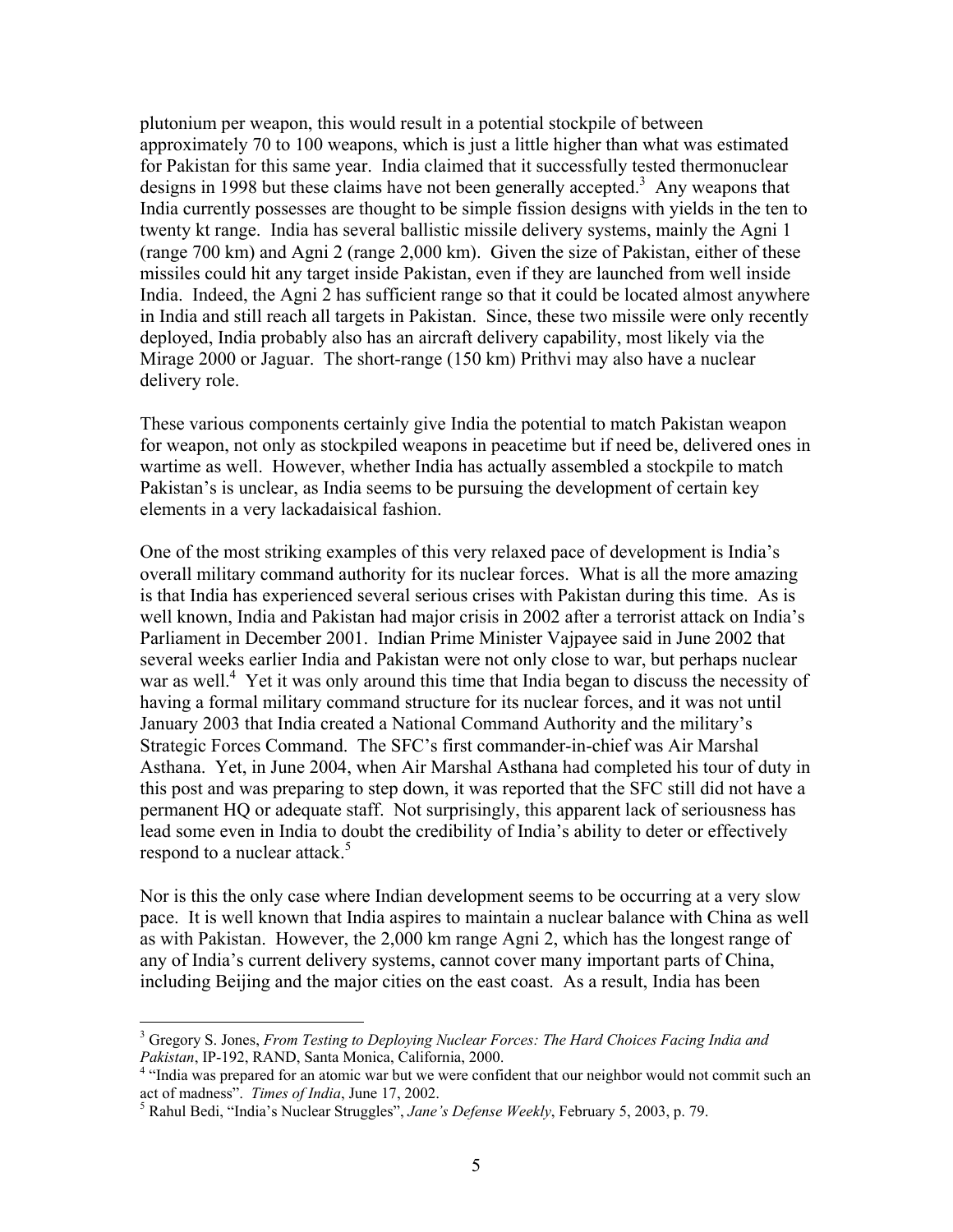developing the longer range Agni 3, which with a reported range of 3,500 km, could reach all of the important parts of China. Beginning in 2003 there were reports that the missile was going to be tested in the near future but as of the first half of 2006, no such test has taken place. A recent report has indicated that technical difficulties delayed the test until 2005. In the first part of 2006 it was said that the missile was ready but officials at India's Defense Research and Development Organization had been waiting approximately a year for government approval to conduct the test.<sup>6</sup> Another report blamed the delay on bureaucratic infighting.<sup>7</sup> The missile was finally tested in July 2006 but the test was a failure.

In at least one case, however, India has shown that it can react quickly if it sees the need. In response to the shock of Kargil, India decided to develop a ballistic missile with a shorter range than the 2,000 km Agni 2, clearly intended to be a Pakistan specific missile. The 700 km range Agni 1 was the result of this development effort.<sup>8</sup> The missile was first approved for development in October 1999 and it was first tested in January 2002. It was tested again in January 2003 and July 2004. It started deployment in 2003 at the same time as the Agni 2—a missile that had started development several years before the Agni 1. Now it is not totally clear why this missile was developed in the first place, given that the Agni 2 could already be used to target Pakistan and, after the deployment of the Agni 3, the Agni 2s could be mostly targeted on Pakistan. Nor is it clear why, if India develops and deploys missiles, it will not develop the military command and control systems to accompany them.

It is now time to answer the question we asked at the beginning of this section: How adequate is Pakistan's current nuclear force? Certainly from Pakistan's point of view, its nuclear forces serve the useful function of increasing the costs to India if it should decide to eliminate Pakistan as an independent state. Pakistan could kill perhaps up to ten million Indians and cause major damage to a number of its large cities. But one should not overstate this benefit. This level of destruction is nowhere near the levels that were feared during the Cold War when the threat was that every major city in the United States might be destroyed and more than 50% of the population might be killed. In at least the popular mind, such levels of destruction might bring the existence of civilization itself into question. In contrast, ten million Indians are less than one percent of its population. Certainly this would be a very heavy price but if India's broad view of its relations with Pakistan were such that India felt it desirable to force Pakistan into this desperate position to begin with, then the situation might be serious enough that India would just accept this loss as the price it needed to pay to eliminate whatever threat it perceived from Pakistan. Nor would this be unprecedented. Russian losses in World War II were at least 20

 $\overline{a}$ <sup>6</sup> "India's Agni-III missile ready for launch", *Times of India*, February 3, 2006.<br><sup>7</sup> Vivels Boshuvanshi, "A sonaios" Dispute Slows Agni Missile Work", *Defense* 

Vivek Raghuvanshi, "Agencies' Dispute Slows Agni Missile Work", *Defense News*, April 10, 2006, p. 20.

 $8$  Between 1989 and 1994 India tested a two-stage ballistic missile with a range of about 1,500 km, which was known as Agni. This missile was considered a "technology demonstrator" and was never deployed. An improved version of this missile with a range of 2,000 km was first tested in 1999. It was known as Agni 2. The older version of this missile then began to be referred to as Agni 1. However, when the 700 km Pakistan specific ballistic missile was developed, it was called Agni 1 and the technology demonstrator went back to being called Agni.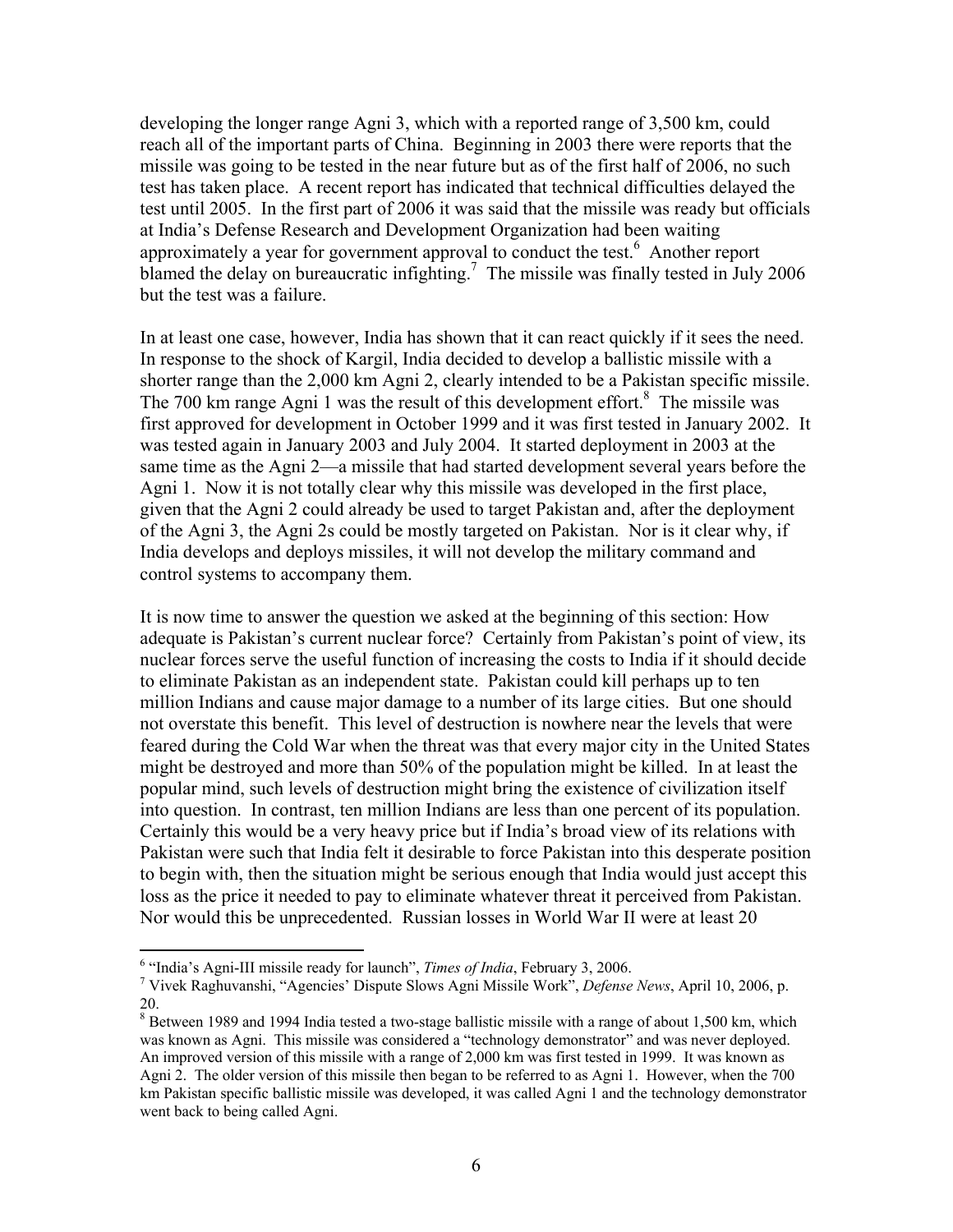million. This was about 10% of its population. During its mobilization in the crisis in 2002, India must have at least considered some options where nuclear use by Pakistan was a possibility. The bottom line is that although Pakistan's current nuclear force raises the threshold for a major Indian attack, it does not guarantee Pakistan's survival as an independent country. In some circumstances, India might well attack and pay the price.

And India might well triumph even in the case where it used no nuclear weapons at all. This could be because India chooses not to use such weapons. Or the slow pace of its development in nuclear forces raises the possibility that its nuclear forces could do little more than carry out a token response.

If India does have a nuclear force that fulfills its current potential (i.e. 50 to 100 readily deliverable weapons) then it can match Pakistan weapon for weapon. If India then decides to use these weapons to retaliate against a Pakistani first strike, Pakistan might only have succeeded in making its situation that much worse. Now, in addition to suffering the loss of an independent Pakistan, there would be very heavy losses among its population. Since Pakistan has only about one-seventh of India's population, the same loss suffered by both countries would be seven times the proportion of Pakistan' population when compared to that of India. Ten million fatalities would be over six percent of Pakistan's total population. And if Pakistan's losses were concentrated in its Punjab heartland, the proportional losses in this core region would be even higher.

How would Pakistan have to reconfigure its nuclear forces to fully deal with these problems? As long as Pakistan can only build low yield simple fission weapons of the types it currently possesses, it would have to greatly increase the number of weapons that it could deliver. To be able to kill 50% of India's population might require one hundred times the number of weapons it now has. Many might consider this sort of Cold War level of destruction excessive, but killing just 5% to 10% of Indian's population would require a five-to-ten fold increase in its number of weapons. Similarly just trying to compensate for the seven-fold difference in population between the two countries would require Pakistan to try to have seven times the number of weapons that India could readily deliver. As was stated above, India's actual capabilities in this regard are uncertain, but if Pakistan were to assume that India has as many weapons as it has fissile material to build, then it would again have to increase its current stockpile by about seven times. Increases of this magnitude are out of the question, as they would require proportionate increases in Pakistan's ability to produce fissile material, as well as similar increases in its missile forces.

Pakistan could also attempt to deal with these problems by targeting India's conventional forces so as to prevent the first and second situations (large scale loss of Pakistan's territory or severe losses in its conventional forces) where Pakistan would be compelled to use nuclear forces against Indian cities. This shift to a war fighting strategy would also require a larger Pakistani nuclear force, though exactly how much is uncertain. Pakistan would not need to eliminate all of India's conventional forces but only to tip the conventional balance in its favor. If Pakistan wanted to destroy six Indian ground force divisions (nine weapons per division) and the aircraft on ten airfields (three weapons per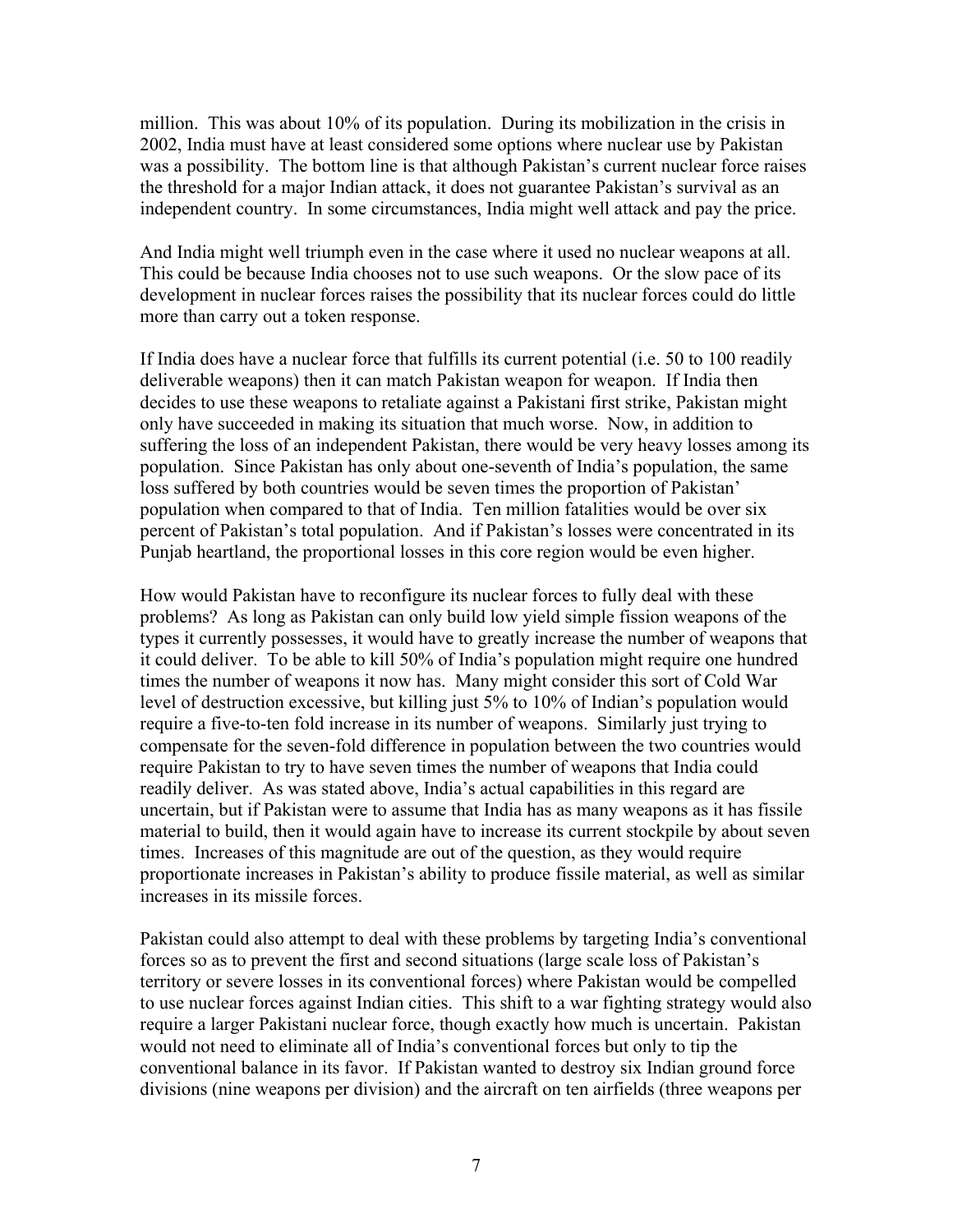airfield), Pakistan would need to use eighty-four weapons. Keeping its current stockpile in reserve to threaten Indian cities, the extra eighty-four weapons would require at least a doubling of Pakistan's current stockpile. Since, in the conventional conflict, mobile targets are harder to hit and tactical nuclear forces are more likely to be destroyed before their use, Pakistan might have to triple, instead of double its stockpile. In addition, Pakistan might have to develop and deploy more tactical short-range delivery systems, which would further increase the costs of this strategy. A further problem is that such large increases in Pakistan's nuclear forces would lead to the need to divert funds away from its conventional forces which would affect the conventional balance unfavorably requiring even more nuclear weapons to compensate. Furthermore, this strategy does nothing to protect against the third (economic blockade) or fourth (political destabilization) situations, where Pakistan has indicated that it would attack Indian cities with its nuclear forces. At any rate, it appears that Pakistan does not now wish to adopt this strategy, and is attempting to keep its nuclear program from affecting its conventional forces. (See section: "Economic Costs of Pakistan's Nuclear Weapons Program", below). However, as we have indicated, Pakistan's current nuclear forces have serious limitations with regard to the range of situations where they may successfully protect Pakistan' independent existence.

#### **The Future Adequacy of Pakistan's Nuclear Forces**

 $\overline{a}$ 

In some discussions of the development of nuclear arsenals, there is often the implicit belief that once a certain level of development is achieved, then no more effort is needed. However, in a situation where a nuclear balance is involved, then developments by one party can affect the adequacy of the arsenal of the other party.<sup>9</sup> Pakistan's Ambassador to the U.N. has indicated that this reality is well understood in Pakistan.<sup>10</sup> What then are the prospects for the adequacy of Pakistan's nuclear forces over the next ten or twenty years? As with its current force, these prospects depend heavily on what India does with respect to its nuclear forces. As we discussed above, there are some significant uncertainties regarding some aspects of India's current nuclear forces. In looking out so far into the future, the uncertainties are greatly magnified. In order to deal with this uncertainty, we will consider two quite different futures for Indian's nuclear forces, which we hope will bracket the range of future Indian developments.

For our low-end future, we consider a case where India's development of its nuclear forces continues at a slow pace similar to what has gone on since  $1998$ <sup>11</sup>. In this future,

<sup>&</sup>lt;sup>9</sup> Albert Wohlstetter, "Nuclear Sharing: NATO and the N + 1 Country," *Foreign Affairs*, Vol. 39, No. 3, April 1961.

<sup>&</sup>lt;sup>10\*</sup>"Pakistan will continue to develop it nuclear, missiles and related strategic capability to maintain the minimum credible deterrence viz-e-viz our eastern neighbour, which is embarked on major programmes for nuclear weapons, missiles, anti-missile and conventional arms acquisition and development". "Explanation of Vote by Ambassador Munir Akram, Permanent Representative of Pakistan to the United Nations, on the Security Council Resolution on Non-Proliferation of Weapons of Mass Destruction-28 April, 2004".

 $11$  We realize that this "low" future is not the lowest that is possible (in an extreme case, India could follow South Africa's path and denuclearize). However, we think that this future is more likely and in any case a more interesting one for analysis.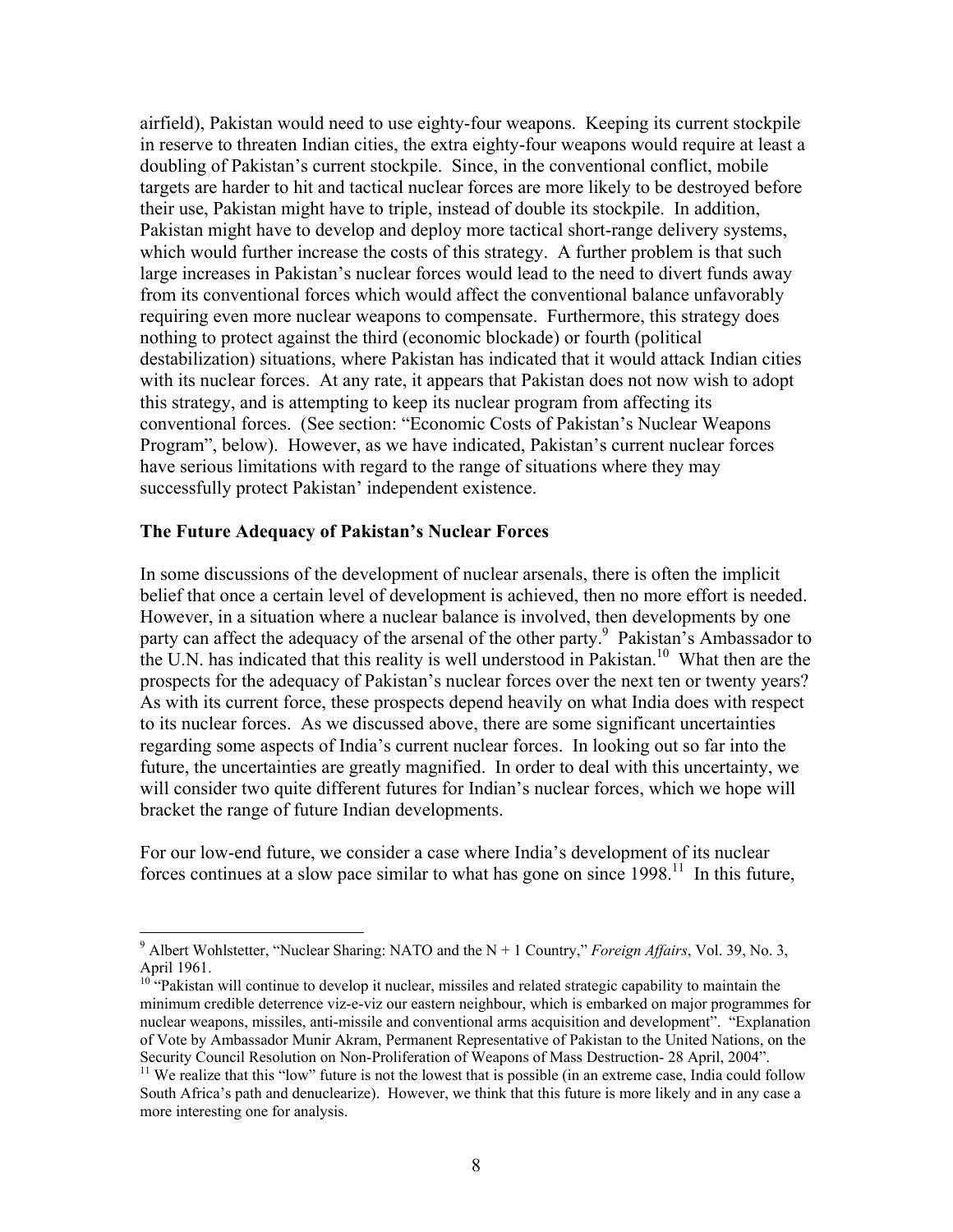India continues to produce plutonium at its two production reactors.<sup>12</sup> Uranium enrichment plays no major part in India's fissile material production for weapons. As a result, India might double its fissile material stocks in the next ten to twenty years. We also assume that India does not conduct any further nuclear tests and therefore does not develop any thermonuclear weapons or any other types of nuclear weapons with greatly enhanced yields. India also slowly continues to make its forces more militarily operational. In this case, Pakistan would probably be able to also double its fissile material stocks in this time period and still have a rough equivalence with India in terms of number of weapons and their destructive power. The adequacy of Pakistan's nuclear forces would probably be similar to what it is today, with the same strengths and weaknesses that were discussed in the prior section. However, the likelihood of an Indian response to any Pakistani first strike would probably be higher than today due to the improvement in India's militarization of its nuclear forces.

Even in this relatively low threat future, there is one possible development that holds the possibility of making a major change in the nuclear balance, namely that India will deploy some sort of anti-missile system. India has been in talks with Russia, Israel and the United States regarding the purchase of their anti-missile systems. It has already purchased and deployed Green Pine ballistic missile early warning radars, which were acquired from Israel. These anti-missile systems would only be able to defend small areas but given Pakistan's current dependence on the short-range Ghaznavi/M-11, having just the ability to defend the Delhi area could seriously affect Pakistan's nuclear strike capability. For now, India has not made any purchases and it is not clear if it will. If it does, Pakistan will be hard pressed to respond. One option would be for Pakistan to deploy more long-range ballistic missile delivery systems, so that it might have the possibility of attacking a wider variety of Indian cities, including ones that are not defended. India might match this development by a further expansion of its defenses. Another possibility is that China might supply Pakistan with countermeasure technologies to reduce the effectiveness of any possible Indian anti-missile defenses. These countermeasure technologies might include maneuvering reentry vehicles or various forms of decoys. This assumes that China possesses this technology itself. Pakistan could also try to attack Delhi with its short-range (500 km) Babar cruise missile, which is currently underdevelopment but India could concentrate its air defenses around this city to protect it.

For our high-end future, we consider a case where India undertakes a much more vigorous effort to expand its fissile material production, so that it increases its number of weapons four-fold (to around four hundred). Also, India resumes nuclear testing and in a five to ten year period develops 1 Mt yield thermonuclear weapons, which it can deliver on its ballistic missile systems. It would be very difficult for Pakistan to match these developments; even considering that one half of these weapons would probably be

 $12$  These are Cirus and Dhruva. We assume that India follows through with its plans to shut down Cirus in 2010 and that India does not build a reactor to replace it.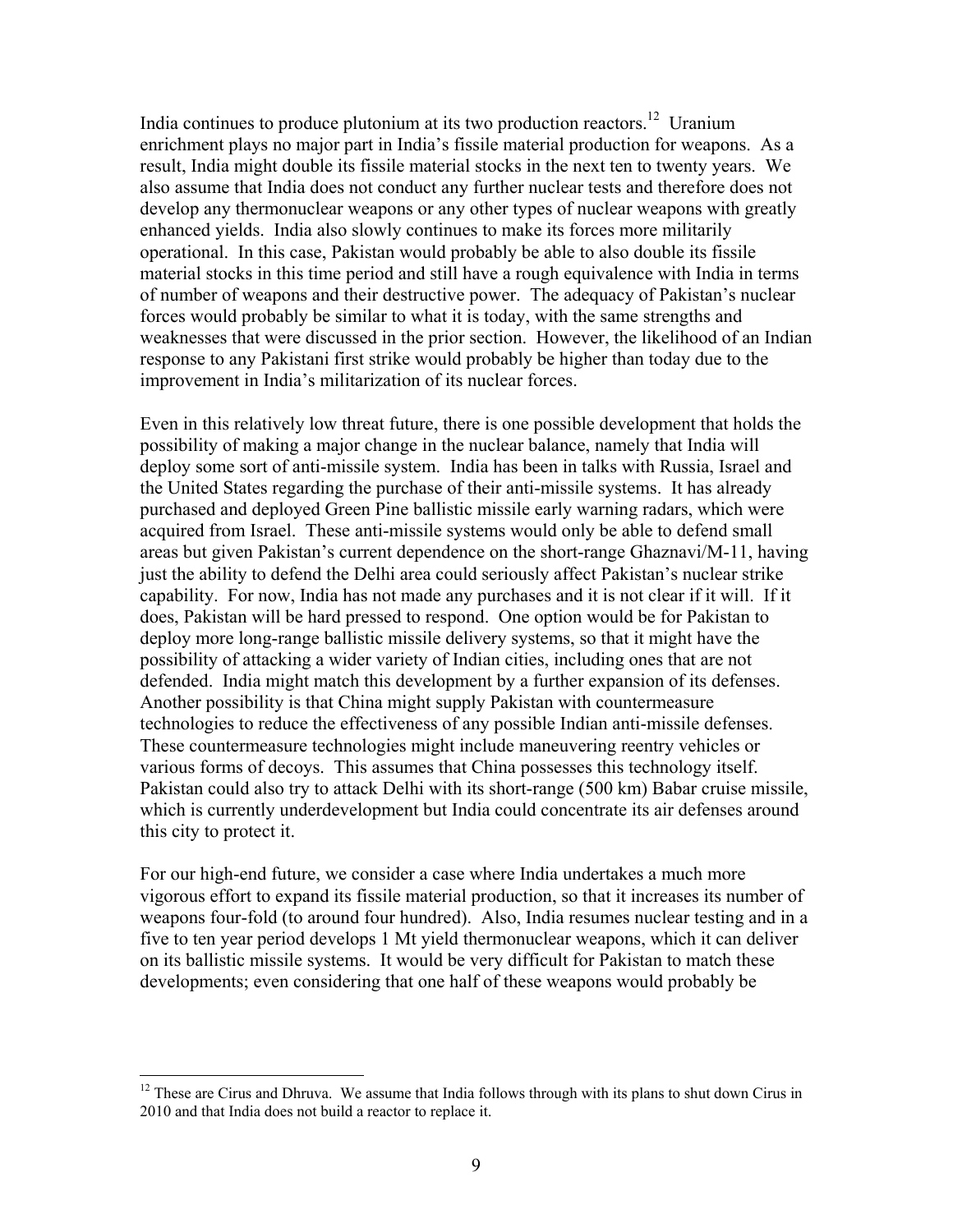targeted on China.<sup>13</sup> Pakistan would have to triple both its uranium enrichment and plutonium production capacity just to increase its stockpile of simple fission weapons to match the number of weapons in India's stockpile. But the destructive power of Pakistan's arsenal would be far less than that of India's unless it could also develop thermonuclear weapons to match those of India. As an indigenous development, this would probably not be possible in this time period but as with prior advances in Pakistan's nuclear weapons program, their development might be possible with major Chinese assistance.

Even if Pakistan develops its own thermonuclear weapons, the great increase in the number and destructive power of the Indian arsenal raises another major problem, namely, how does Pakistan protect its land-based ballistic missile force from an Indian first strike? The bottom line is that it probably cannot, given the limited area where Pakistan can build its missile deployment complexes and the security risks of frequent dispersals of its missiles from these complexes. The only long-term solution would be to deploy its ballistic missiles on submarines. Again, such a development would only be possible with sizeable Chinese aid. Indeed, the submarines would probably have to be built in China and sold to Pakistan. Even so, as will be discussed below, such a system is very expensive, and this overall Pakistani response of greatly expanding its fissile material production, developing thermonuclear weapons and ballistic missile submarine deployment would lead to a serious reduction in Pakistan's conventional forces.

Some of the discussion of the merits of the proposed U.S. nuclear cooperation with India has focused on the concern that this arrangement will help India greatly increase its fissile material stockpile for nuclear weapons and therefore tend to drive India and Pakistan toward the high-end future described above. The argument is that shortages of natural uranium have impeded India's expansion of its fissile material stockpile. The new agreement with the U.S. will give India unlimited access to the world yellowcake (semirefined uranium ore) market to supply the power reactors that will be placed under safeguards, allowing India to funnel much of its indigenous uranium production into its weapons program.<sup>14</sup>

There are certainly many reasons to object to the proposed U.S. nuclear cooperation agreement with India, but the possibility that it will lead to a large-scale increase in India's fissile material production for weapons is not likely to be a major concern. Now it is true that if India wanted to use its power reactors to expand its fissile material stocks for weapons, this agreement would facilitate this expansion by allowing the power reactors to continue to produce electricity at full capacity while allowing the production of weapons grade plutonium. But how likely is it that India really does want to expand its fissile material production for weapons? India has had eight years since its nuclear tests to expand its fissile material production capacity for weapons, but it has not. The

1

<sup>13</sup> Some of the problems facing Pakistan in this situation are discussed in: Gregory S. Jones, *From Testing to Deploying Nuclear Forces: The Hard Choices Facing India and Pakistan*, IP-192, RAND, Santa Monica, California, 2000.

<sup>&</sup>lt;sup>14</sup> See for example: Zia Mian and M.V. Ramana, "Wrong Ends, Means, and Needs: Behind the U.S. Nuclear Deal with India", *Arms Control Today*, Vol. 36, No. 1, January/February 2006, pp. 11-14.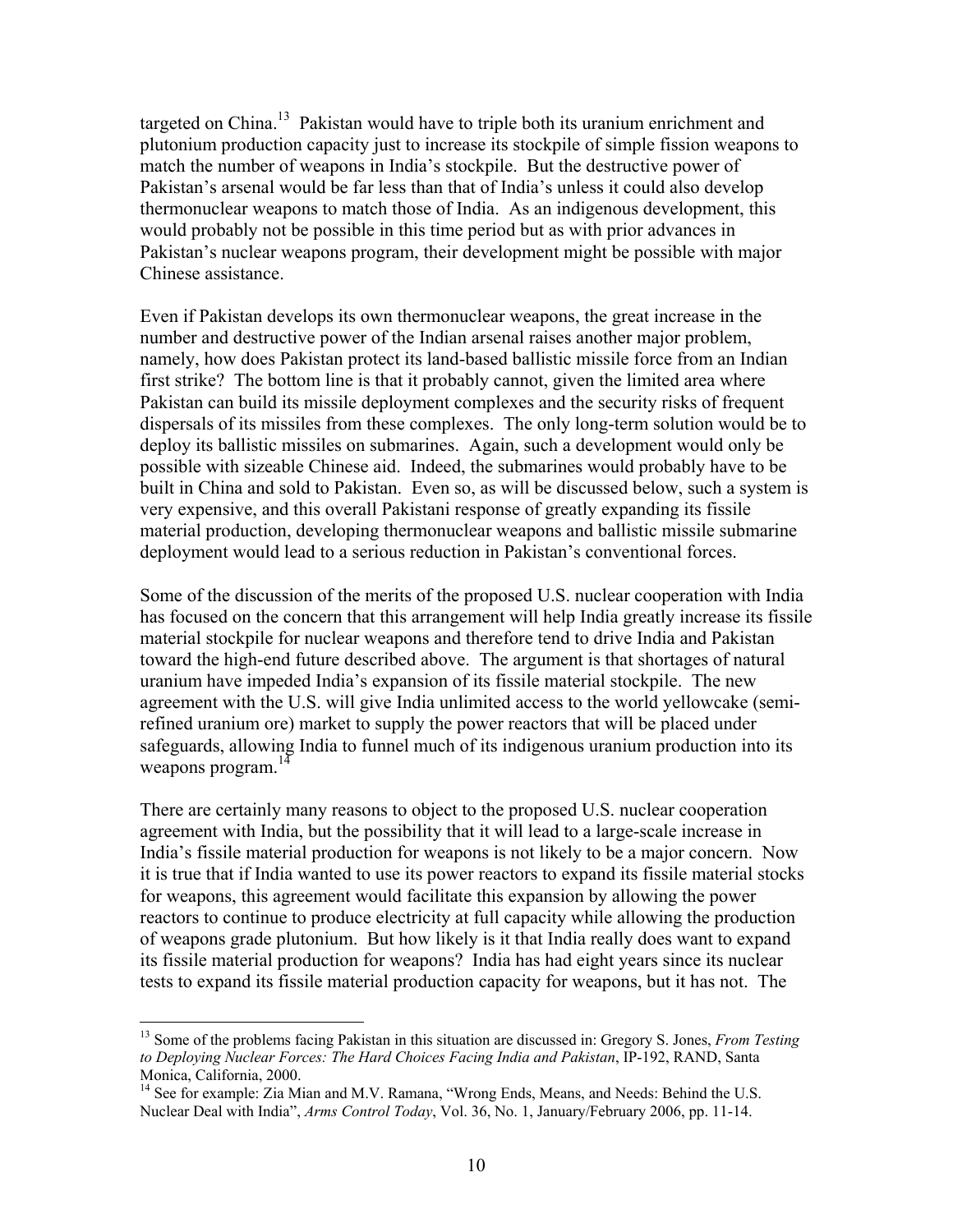most logical way for India to increase its fissile material production would be to build a copy of its current main plutonium production reactor, Dhruva, but it has taken no action in this area. If uranium shortages were restraining its fissile material weapons production, India would have a number of options to solve this problem that would not involve the proposed U.S. nuclear cooperation agreement with India. These include clandestine purchases of uranium from other countries. Yellowcake is not subject to IAEA safeguards, and Iraq and Libya were able to readily purchase this material. Similarly India made clandestine purchases of heavy water in the 1980s. Note that the uranium required to operate a Dhruva type reactor costs only about \$5 million/year if purchased at current market prices, so that even if India had to pay well over market prices, the costs would not be that great. India could also have increased its indigenous production of uranium by mining its reserves faster. In the most extreme case, India could redirect its current uranium production away from its power reactor program and into weapons production. Since its nuclear power program is only a minor source of electricity, the sacrifice would be relatively small. After all, until last year, an agreement between the U.S. and India would have seemed rather unlikely, so India would not have been foregoing these other expansion options just to wait for the U.S. agreement. In fact, India has not shown any desire to greatly expand its fissile material production for weapons, and it does not appear likely that any U.S.-India nuclear agreement will be a vehicle for this. Indeed, one result of this agreement is that India is planning to shutdown its plutonium production reactor, Cirus, in 2010, which will reduce its rate of plutonium production for weapons by around 30%.

### **Economic Costs of Pakistan's Current Nuclear Weapons Program**

One issue of interest is the economic burden of Pakistan's current nuclear program. This has implications for the possibility that Pakistan might significantly increase its nuclear weapons effort and also raises the issue of whether Pakistan's conventional forces will suffer if this effort is increased too much. Ideally, one would simply want to know the dollar cost of Pakistan's efforts but there seems to be no easy way to determine these costs. Not only does Pakistan fail to provide information on the costs of specific programs, but also many important elements of its program rely on imports from other countries. In the case of the latter, it is not only uncertain what a market rate for these transactions might be but, in many instances, Pakistan may be receiving concessionary pricing.

It is clear that economic costs must seriously constrain Pakistan's nuclear program. Pakistan's defense budget is currently around \$ 3.7 billion, which is already a rather high 4.4% of Pakistan's GDP. Given its large expenditures on its conventional military forces and in particular its army, Pakistan probably spends no more than 10% of its defense budget on its nuclear forces. Such a level of expenditures would make it very difficult to deploy certain types of nuclear systems. For example, France is currently deploying four new ballistic missile submarines (Triomphant-class). It is estimated that the cost of these ships, including ballistic missiles, nuclear warheads and twenty five year operating costs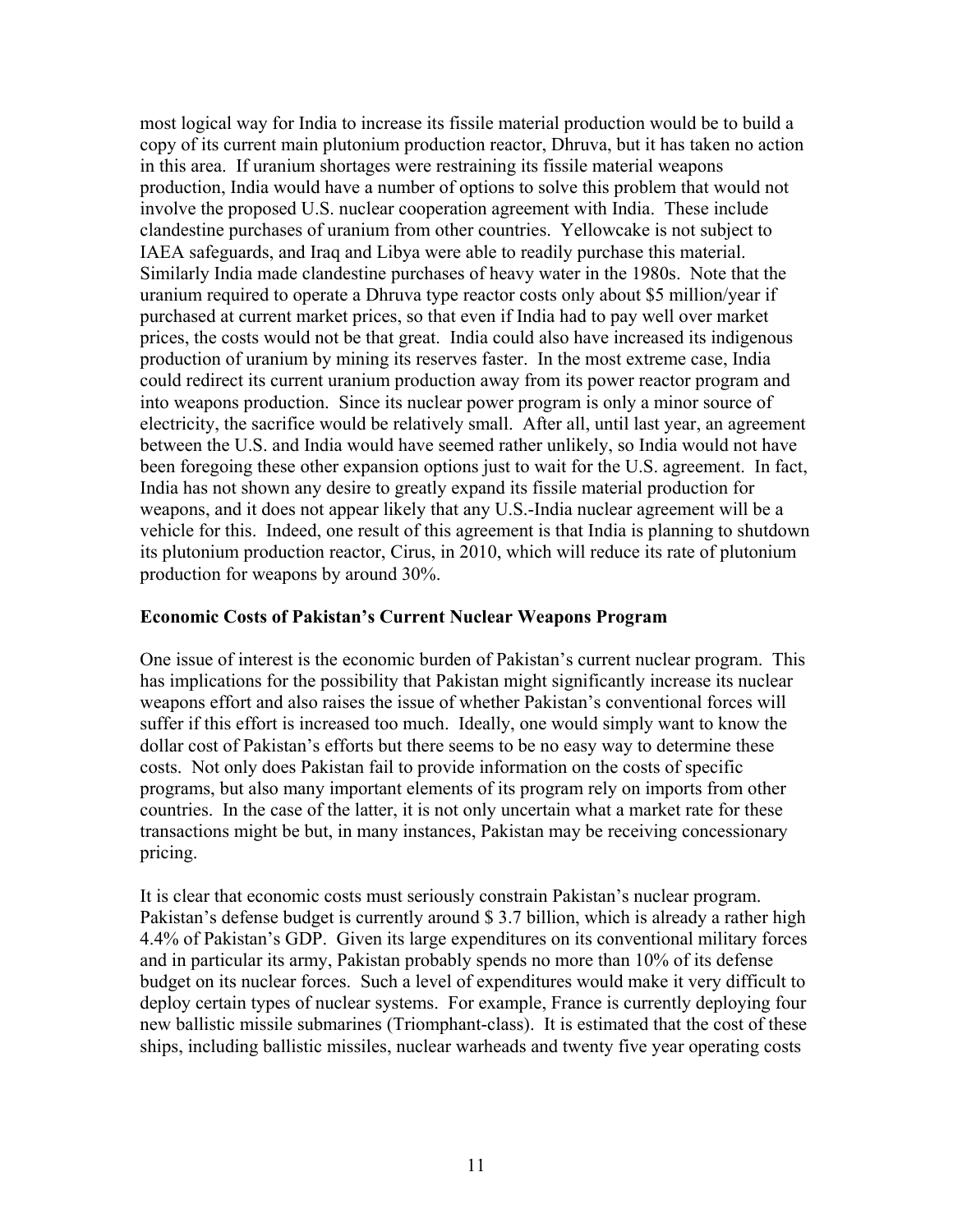are around \$40 billion.<sup>15</sup> This would be over forty percent of Pakistan's total defense budget for twenty-five years. Of course, this would only be the cost if France would agree to supply Pakistan with these items—a most unlikely event. Since it is beyond Pakistan's current (or near future) technical ability to build such submarines, the costs to Pakistan of building such systems at the present time are infinite. As was discussed above, it is possible that in the future the Chinese might provide such a system to Pakistan, though the costs of this transaction would be hard to estimate.

To get an idea of Pakistan's current expenditures on its nuclear forces, it is useful to look at the output of these expenditures, i.e. the components of Pakistan's nuclear arsenal. To gauge where Pakistan is on the spectrum of the smaller nuclear powers, we compare Pakistan to two other countries, France and South Africa. The former has a rather extensive nuclear arsenal for a mid-level power, whereas South Africa had a fairly minimal nuclear force.

In thirty-five years of nuclear testing, France has detonated 210 devices. It has developed nine different warhead types, including five that were thermonuclear. Including devices expended in nuclear testing, France has built around 1,400 nuclear weapons. It has built six different types of longer-range ballistic missiles, and is developing a seventh. It has built three different types of shorter-range missiles (two ballistic, one cruise) and is developing a fourth. It has constructed eight nuclear powered ballistic missile submarines, and is constructing a ninth. It has built 18 missile silos, 62 Mirage IV bombers and 60 Mirage 2,000Ns. France had five plutonium/tritium production reactors and is thought to have produced 4.5 to 7.5 metric tons of plutonium for its weapons program. With its gaseous diffusion enrichment plant at Pierrelatte, it is estimated to have produced 10 to 20 metric tons of highly enriched uranium for it weapons program.<sup>16</sup> The burden of its nuclear program was highest in the early years with the nuclear program taking up an average of 24.3% of the defense budget between 1960 to 1969, 16.9% between 1969 to 1974 and 14% from 1974 to 1980.<sup>17</sup> Nuclear forces were emphasized at the expense of conventional forces from 1960 to 1976.<sup>18</sup>

South Africa's nuclear effort was much smaller and took place from about the mid-1970s to 1990. Since its weapon design was a simple gun type assembly, which was very likely to be successful, South Africa never tested any nuclear device. The weapon was expected to produce a yield of fourteen kt with an uncertainty of plus or minus four kt. It produced only one weapon design and manufactured only six weapons. A seventh

<sup>&</sup>lt;sup>15</sup> Robert S. Norris and Hans M. Kristensen, "French nuclear forces, 2005", *Bulletin of the Atomic Scientists*, Vol. 61, No. 4, July/August 2005, pp. 73-75.

<sup>&</sup>lt;sup>16</sup> Note that this listing is cumulative production. Since various items have been phased out over time, France may not have had all of these items at any one time. For example, it has only had four nuclear powered ballistic missile submarines in commission at any one time. See, *ibid.*, and Robert S. Norris, Andrew S. Burrows, and Richard W. Fieldhouse, *Nuclear Weapons Databook, Volume V, British, French and Chinese Nuclear Weapons*, Natural Resources Defense Council Inc., Westview Press, Boulder Colorado, 1994.

<sup>&</sup>lt;sup>17</sup> David S. Yost, "France's Deterrent Posture and Security in Europe, Part I: Capabilities and Doctrine", Adelphi Papers, # 194, The International Institute for Strategic Studies, London, 1985, p 14. <sup>18</sup> *Ibid.*, p. 55.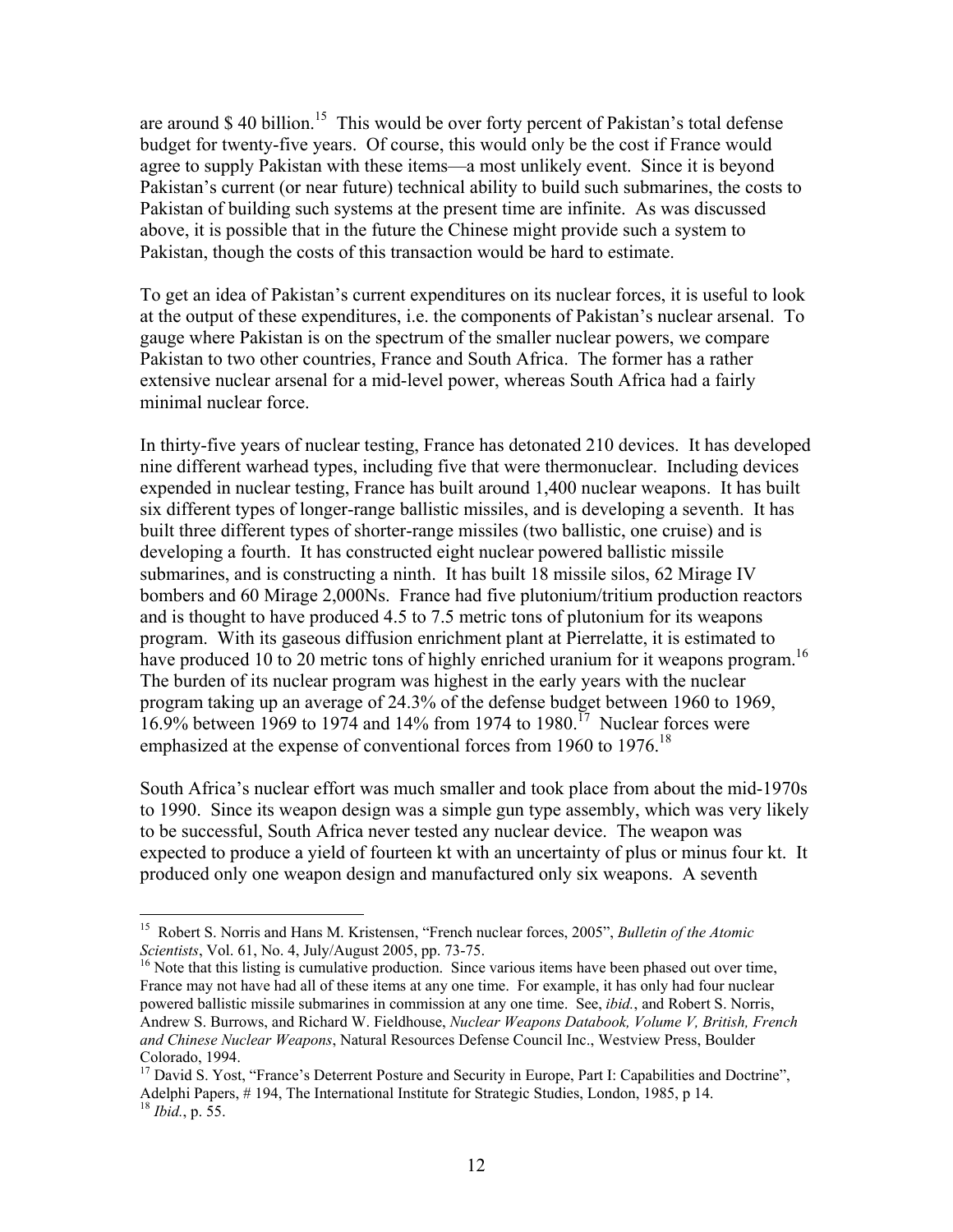weapon was partially completed at the time of the program's termination. For weapon delivery, the South Africans were planning to use Buccaneer tactical strike aircraft, which had been purchased many years before there was a nuclear weapons program and therefore their costs could not be attributed to that program. However, South Africa was also developing a 2,000 km range ballistic missile based on the Israeli Jericho II and was planning to adapt its nuclear warhead for that missile. Highly enriched uranium for the weapons program was produced in a dedicated enrichment facility known as the Y plant. It employed a unique aerodynamic process developed by South Africa. It is estimated that around 500 kg of material was produced for weapons use. One South African source gives it weapons expenditures as being only \$20 million per year.<sup>19</sup> However, this estimate attributes much of its expenditures on uranium enrichment to its civilian nuclear program and ignores the costs of it ballistic missile program. A more realistic estimate of the annual costs is around \$100 to \$200 million per year.<sup>20</sup> Even this amount would only have been about three to five percent of South Africa's defense budgets at that time.

Pakistan's nuclear weapons effort seems closer to the scale of South Africa than that of France. Pakistan may have been able to achieve considerable economies due to receiving substantial aid from various countries, particularly China. Pakistan has likely tested only two devices and the purpose of these tests seem to have been political rather than the exploration of nuclear weapon design or effects. Pakistan probably developed two different weapons, one for aircraft delivery and one for missile delivery. China very likely provided design information to Pakistan, reducing the effort needed to produce these weapons. Pakistan has probably produced sixty to eighty weapons, which would require a production rate five to ten times that of South Africa.

Pakistan has already deployed three different types of ballistic missiles, the Ghaznavi/M-11, the Shaheen 1 and the Ghauri. The M-11s were likely supplied to Pakistan as a complete weapons system, though even in this case Pakistan had to build dispersed storage garages and support facilities. The Ghaznavi and the Shaheen 1 seem to have been built in Pakistan though probably in facilities that China helped to construct. They seem to use the same TEL (transporter, erector, launcher) and their support facilities are probably quite similar, so it is possible that they could be deployed at the same facilities. The liquid-fueled Ghauris require their own separate deployment facilities not only because they will need separate support facilities, but also because handling their liquid fuel around solid-fueled missiles would be quite dangerous. Having the Ghauris as part of its arsenal must significantly increase costs, not only because of the need for doubling the required missile support facilities, but also because Pakistan is more likely to have had to pay market prices for missiles obtained from North Korea as opposed to ones acquired from China. As is discussed below, internal bureaucratic infighting may have

1

<sup>&</sup>lt;sup>19</sup> Waldo Stumpf, "Birth and Death of the South African Nuclear Weapons Programme", Presentation given at the conference "50 YEARS AFTER HIROSHIMA', organized by USPID (Unione Scienziati per il Disarmo) and held in Castiglioncello, Italy, September 28 to October 2, 1995.

<sup>20</sup> Peter Liberman, "The Rise and Fall of the South African Bomb", *International Security*, Vol. 26, No. 2, Fall 2001 and Lt. Col. Roy E. Horton III USAF, "Out of (South) Africa: Pretoria's Nuclear Weapons Experience" USAF Institute for National Security Studies, Occasional Paper # 27, August 1999.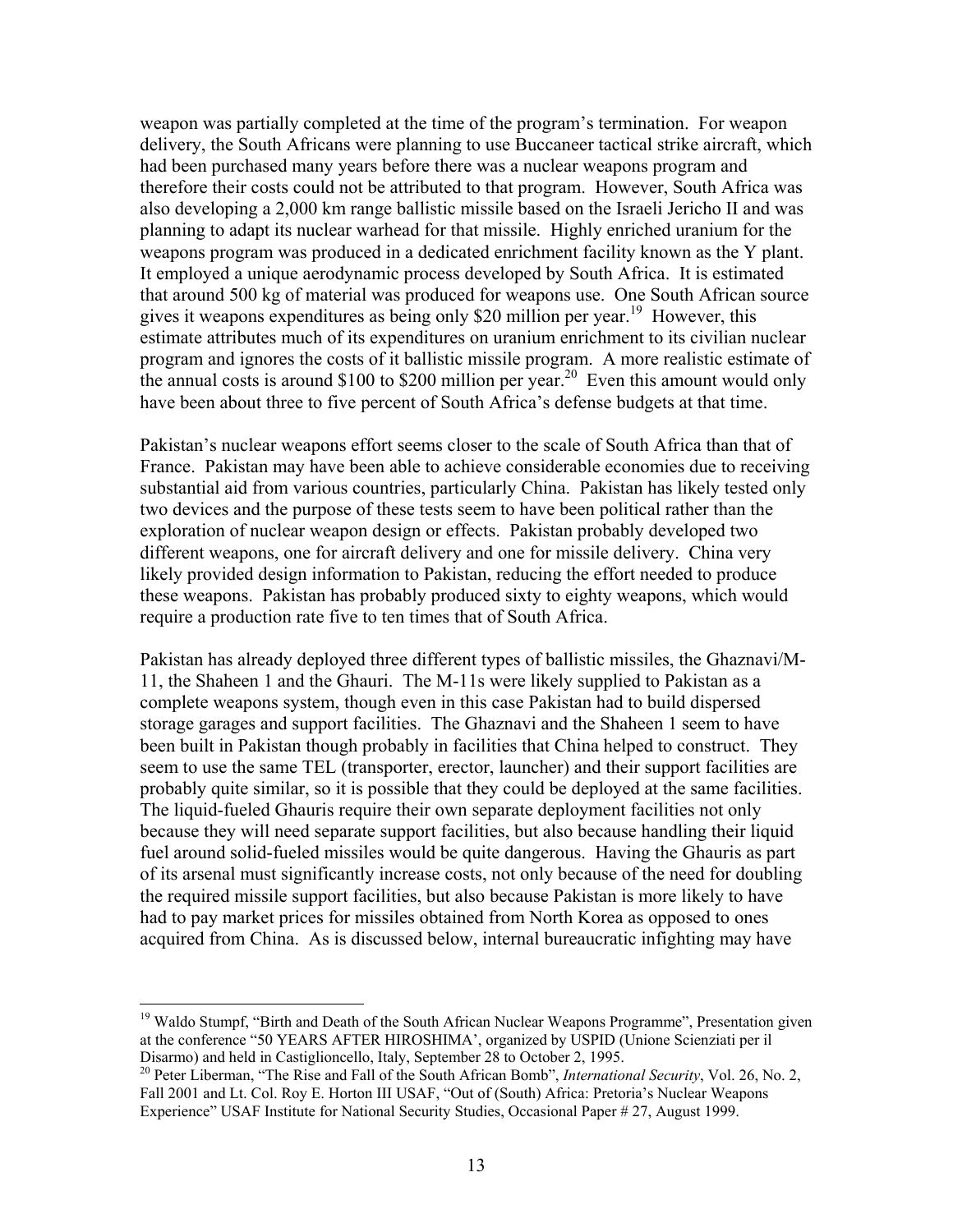led to the deployment of both types of missiles.<sup>21</sup> In addition, a fourth ballistic missile, the Shaheen 2 is under development and is expected to eventually be deployed. Though it is solid-fueled, it is much larger than either the Ghaznavi/M-11 or the Shaheen 1 and will require a different TEL than the one used for these two missiles. It will probably require somewhat different support facilities as well. Pakistan is also developing the short-range Babur cruise missile.

Pakistan has been producing highly enriched uranium for its weapons program from one or more centrifuge enrichment facilities since 1987. It is estimated that it has produced between 1.1 and 1.35 metric tons of highly enriched uranium. Using centrifuge enrichment technology is more economical than the gaseous diffusion or aerodynamic processes used by France and South Africa, respectively since its electricity consumption is only about one tenth of that required by these other two processes. Pakistan has probably split its centrifuge capacity among various plants for reasons of strategic protection. While prudent, this need for multiple enrichment facilities will also increase costs. Since 1998, Pakistan has been operating a heavy water moderated plutonium production reactor, which has been estimated to have produced forty to eighty kilograms of plutonium for its weapons program. It is not clear why Pakistan incurred the expense of producing plutonium, when it already had satisfactory weapons using highly enriched uranium. The expense is all the greater since Pakistan seems to have built a heavy water production facility to support this reactor.

Clearly, Pakistan currently has a much more extensive nuclear weapons program than South Africa had. Pakistan has roughly ten times as many weapons. There was not only the expense of building these weapons but also of providing delivery vehicles for this arsenal. In addition, there are the inefficiencies of having both solid- and liquid-fueled missiles, and producing both highly enriched uranium and plutonium, when, in both cases, one or the other would have been sufficient. Based on the analogy with South Africa then, it seems likely that Pakistan's nuclear forces entails costs in the low hundreds of millions of dollars per year. This is probably about as much as Pakistan can afford without starting to make significant cuts in its conventional forces.

Table 2 presents a summary of the comparison of the nuclear weapons programs of these three countries.

 $21$  Making important decisions about nuclear delivery forces based on criteria other than economics is hardly unique to Pakistan. For example, for its V-bomber force, the UK conducted a competition. A choice was to be made between two contenders, the Vulcan and the Victor but in the end for political reasons, both aircraft were chosen for production despite the much higher costs involved.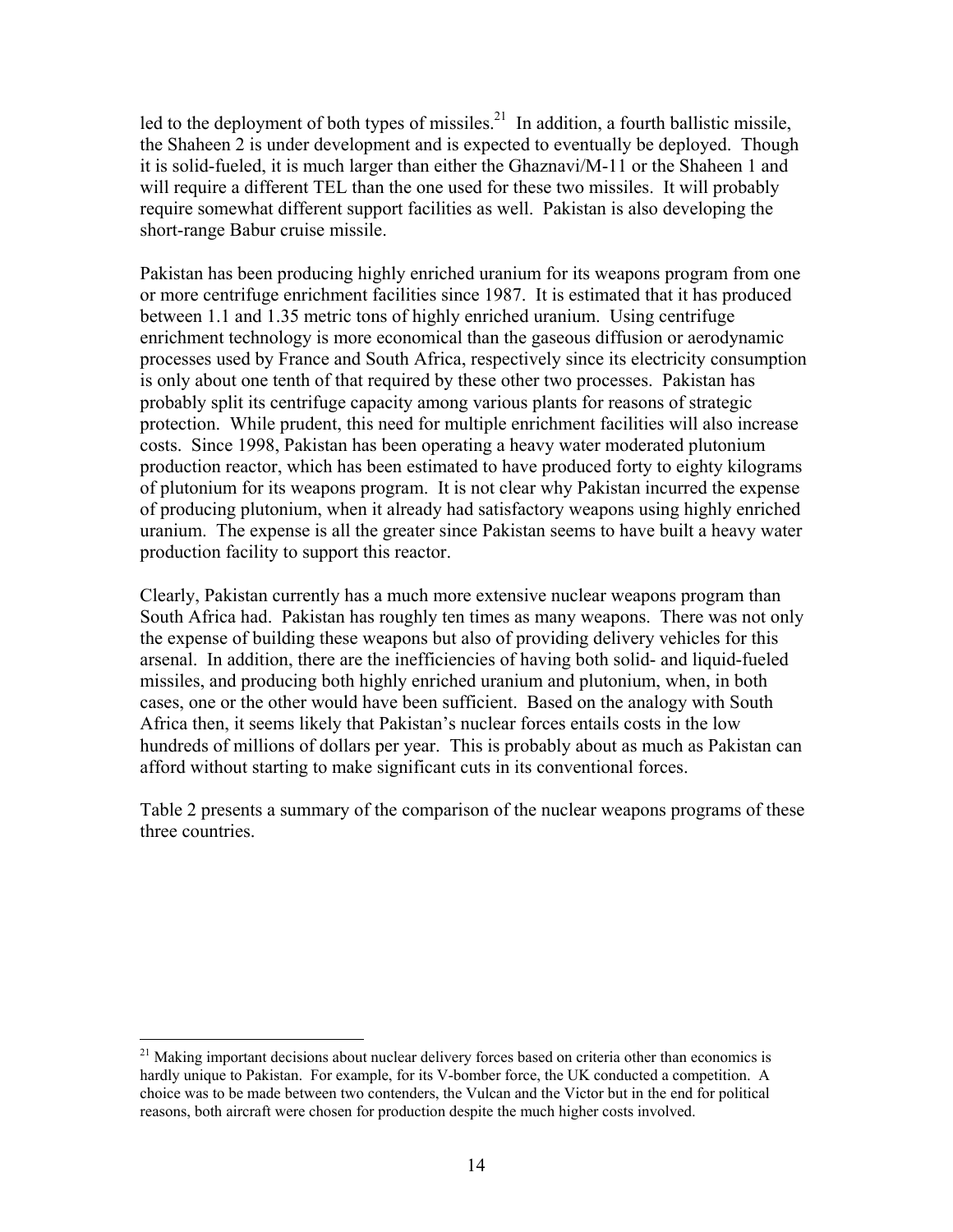**Table 2 Comparison of Nuclear Weapons Programs of France, South Africa and Pakistan** 

|                                       | France                                                                              | South Africa                                                            | Pakistan                                                                                                        |
|---------------------------------------|-------------------------------------------------------------------------------------|-------------------------------------------------------------------------|-----------------------------------------------------------------------------------------------------------------|
| <b>Nuclear Tests</b>                  | 210                                                                                 | $\Omega$                                                                | 7                                                                                                               |
| Nuclear Weapons                       | 1,400 of nine types<br>including five TN                                            | 6 of one type                                                           | 60-80 of two types                                                                                              |
| Missile Delivery                      | Six types of longer<br>range ballistic<br>Three types of<br>shorter range           | None deployed<br>Tested ballistic<br>missile based on<br>Israeli design | Three types of<br>ballistic missiles<br>deployed<br>Fourth ballistic<br>missile tested<br>Cruise missile tested |
| Other Delivery                        | 18 Missile Silos,                                                                   | <b>Buccaneers</b>                                                       | 34 F-16                                                                                                         |
| <b>Systems</b>                        | 62 Mirage IV<br>60 Mirage 2000N                                                     | previously acquired                                                     |                                                                                                                 |
| <b>Fissile Material</b><br>Production | Five<br>plutonium/tritium<br>production reactors<br>Gaseous diffusion<br>enrichment | Aerodynamic<br>enrichment                                               | One plutonium<br>production reactor<br>Centrifuge<br>enrichment                                                 |

# **Conclusions**

Pakistan's current nuclear forces certainly raise the stakes for India in any major conflict with Pakistan, and it is unclear how ready India's nuclear forces are to respond to a Pakistani nuclear first strike. However, even without any Indian nuclear response, the ten million fatalities that a Pakistani nuclear strike on India would cause are not anywhere near the levels of destruction feared by the Superpowers during the Cold War, and they might be accepted by India as the necessary price to eliminate whatever threat it perceived from Pakistan. The bottom line is that Pakistan's nuclear forces are not a firm guarantee of its survival as an independent country.

Without a doubt, India's current nuclear arsenal has the potential to match Pakistani nuclear strikes weapon for weapon. If they do, Pakistan seems not to have addressed the severe damage that would result to Pakistan's society from an Indian counterstrike. Further, since Pakistan has only about one-seventh of India's population, the same loss suffered by both countries would be seven times the proportion of Pakistan's population when compared to that of India.

As long as Pakistan can only build low yield fission weapons, its can only redress these problems by increasing the number of its nuclear weapons by five- or ten-fold. Increases of this magnitude are out of the question, as they would require proportionate increases in Pakistan's ability to produce fissile material as well as in its missile forces. Even shifting to a nuclear warfighting strategy would not seem to be plausible since it would still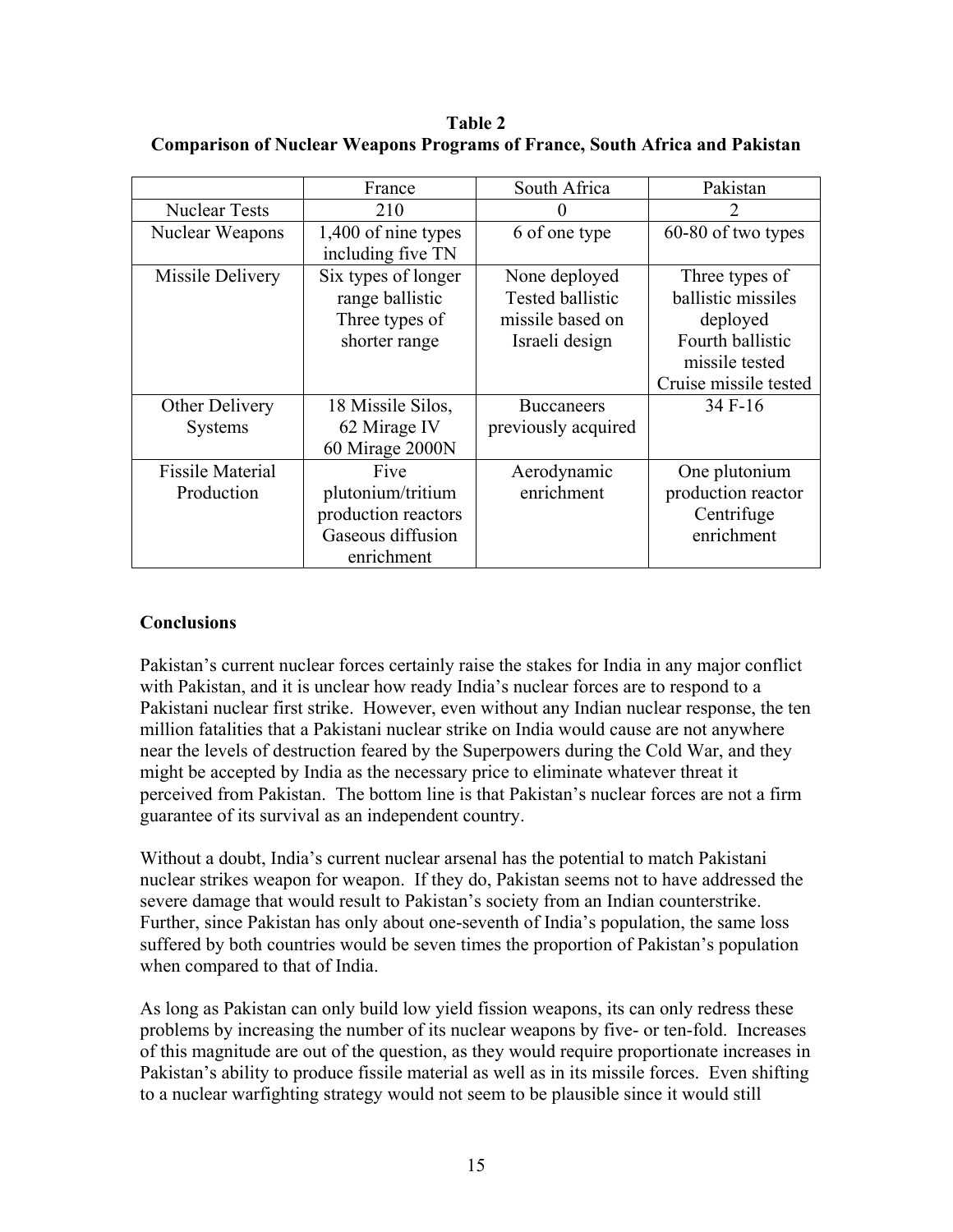require a doubling or tripling of Pakistan's nuclear forces. For the present, at least, Pakistan seems content with its rate of nuclear force increase, which is far below these levels.

The future adequacy of Pakistan's nuclear forces over the next ten to twenty years depends heavily on the future course of India's nuclear forces. For our low-end projection of India's future nuclear forces, we assume that it roughly doubles its nuclear arsenal and continues to field only low yield fission weapons. In this case, Pakistan would probably be able to also double its fissile material stocks and still have a rough equivalence with India in terms of number of weapons and their destructive power. The adequacy of Pakistan's nuclear forces would probably be similar to what it is today, with the same strengths and weakness. If India were to deploy an effective anti-missile system around some of its cities, it could seriously affect Pakistan's nuclear strike capability. Pakistan would either have to deploy more longer-range missiles so as to be able to strike undefended cities, or obtain countermeasure technologies from the Chinese.

For our high-end projection of India's future nuclear forces, we assume that it increases its number of nuclear weapons about fourfold (to around 400) and develops 1 Mt yield missile warheads. It would be very difficult for Pakistan to match these developments. Even greatly expanding its number of fission warheads would not allow Pakistan to come close to matching the destructive power of India's arsenal. Pakistan's only hope would be to receive major Chinese aid so that Pakistan could develop its own thermonuclear weapons. Even then, as long as Pakistan continued to rely on land-based ballistic missile systems, it would be vulnerable to a possible disarming Indian first strike due to the great increase in the destructive power of this Indian arsenal. The only long-term solution would be to deploy ballistic missiles on submarines. Again, this would require very substantial Chinese aid. Even so, such an expanded Pakistani arsenal would likely be very expensive and would result in a serious reduction in Pakistan's conventional forces.

There are many reasons to object to the proposed U.S. nuclear cooperation agreement with India but the possibility that it will lead to a large-scale increase in India's fissile material production for weapons is not likely to be a major concern. Though this cooperation agreement would allow India to use its power reactors to expand its supply of weapons grade plutonium without sacrificing electricity production from these reactors, there is little evidence that India is interested in such an expansion of its weapons grade plutonium stocks. India has had eight years since its nuclear tests to expand its fissile material production for weapons, but it has done nothing, including not taking the most logical steps to do so, namely to build additional plutonium production reactors of the Dhruva type. Uranium shortages do not appear to be restraining India, since it has a number of options to circumvent such a problem, and, in any case, the uranium costs associated with its plutonium production are not large. India has not shown any desire to greatly increase it fissile material production for weapons, and it does not appear likely that any U.S.-India nuclear agreement will be a vehicle for this. One result of the proposed agreement is that India is planning to shut down its plutonium production reactor, Cirus, in 2010, which will reduce its rate of plutonium production by around 30%.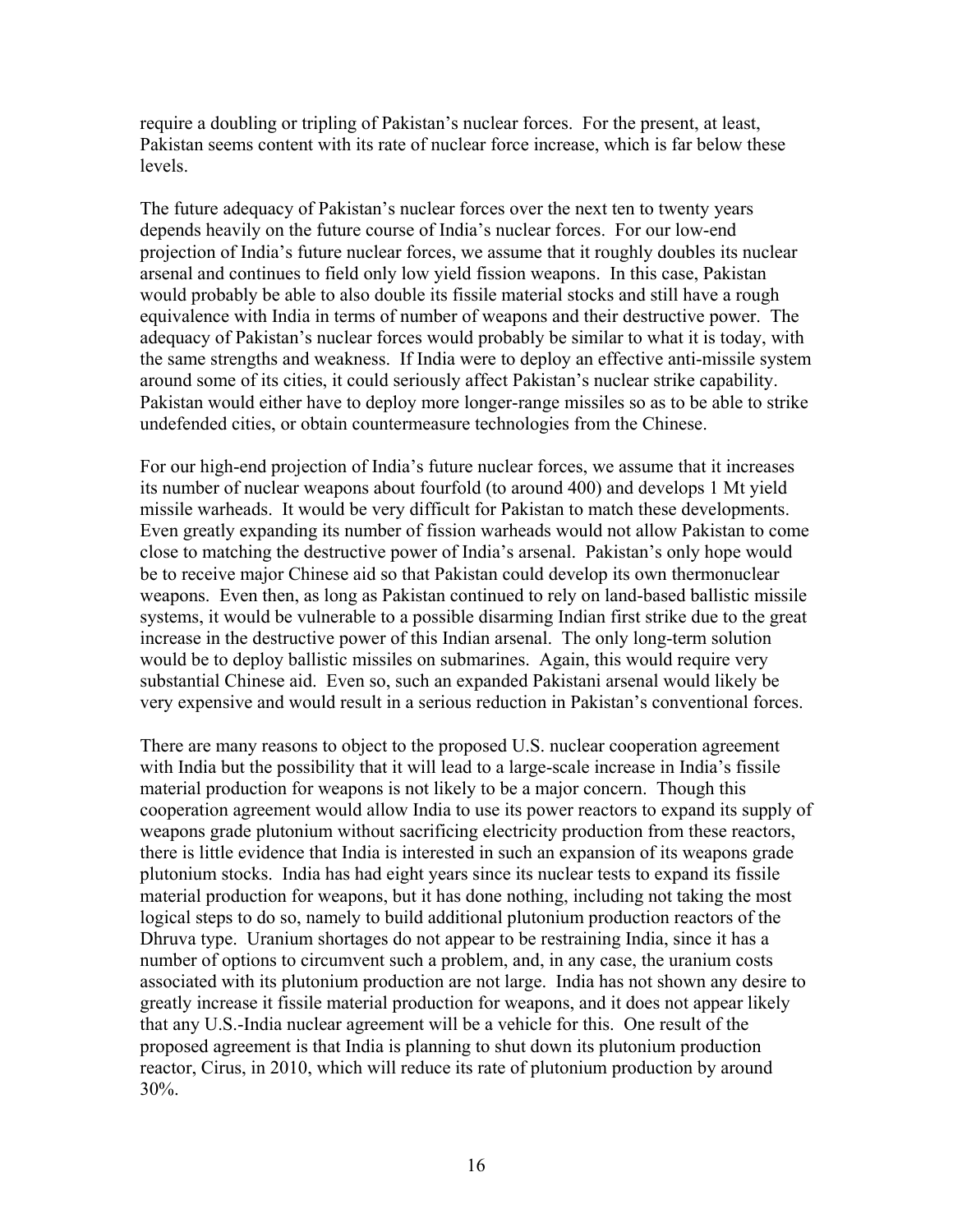Compared to South Africa, Pakistan has a more extensive nuclear weapons program with roughly ten times as many weapons. Pakistan has three deployed land-based ballistic missile systems and is developing a fourth. Pakistan's program has the inefficiencies of having both solid-fueled and liquid-fueled ballistic missiles and uses both highly enriched uranium and plutonium. In both cases, one or the other would have sufficed. Based on the analogy with South Africa, the costs associated with Pakistan's current nuclear forces is likely in the low hundreds of millions of dollars per year. This amount is probably about as much as Pakistan can afford without starting to make significant cuts in its conventional forces.

### **Appendix I: Pakistan's Current Nuclear Arsenal**

Pakistan's current nuclear arsenal appears to rely almost exclusively on mobile landbased ballistic missile delivery systems. Pakistan has three deployed missile systems. These are the 350 km range Ghaznavi/M-11, the 750 km range Shaheen 1, and the 1,300- 1,500 km range Ghauri. The first two missiles are solid-fueled; the last utilizes storable liquid fuels. The Ghaznavi/M-11 is deployed in a complex of dispersed garages near Sargodha. The deployment areas of the other two missiles are unknown. The Shaheen 1 reportedly uses the same TEL as does the Ghaznavi/M-11 and since they are both solidfueled; they could be deployed at the same locations. However, the liquid-fueled Ghauri would need a completely separate deployment location. Not only would it require a different supporting infrastructure, but its fuel (in particular, its concentrated nitric acid oxidizer) would be extremely dangerous to handle around solid-fueled missiles. As is related in the next section, Pakistan initially imported 34 M-11 missiles from China in 1993. The Ghaznavi appears to be an indigenously manufactured version of the M-11. Presumably, as the Chinese versions of the missile have aged, they have required remanufacture. Having tested the missile four times since 2002, Pakistan appears to be serious about maintaining this missile in its arsenal. This is somewhat surprising since with the longer-range Shaheen 1 now available, one might expect Pakistan to shift its production to this missile. Clearly, this is not the case and it appears that the Ghaznavi/M-11 will be an important part of Pakistan's arsenal for many years to come. The *Military Balance* gives the size of Pakistan's missile force as 50 Ghaznavi/M-11, 15- 20 Ghauri, and 6 Shaheen  $1<sup>22</sup>$ 

Though it is likely that Pakistan relies mainly on its ballistic missile force for its nuclear weapons delivery capability, its force of 34 F-16s also could be used in this role. Before 2003 when the Shaheen 1 and Ghauri were deployed, these aircraft would have been the only means to attack targets that are beyond the range of the Ghazavi/M-11. However, given the growing strength on India's air defenses and the importance of the F-16s in the conventional air balance, these longer-range ballistic missile have likely taken over the deep nuclear strike role. Currently, the main utility of these aircraft in a nuclear strike role would be to attack mobile tactical targets that would be difficult to target with ballistic missiles.

<sup>22</sup> *The Military Balance* 2005-2006, The International Institute of Strategic Studies, London, 2005.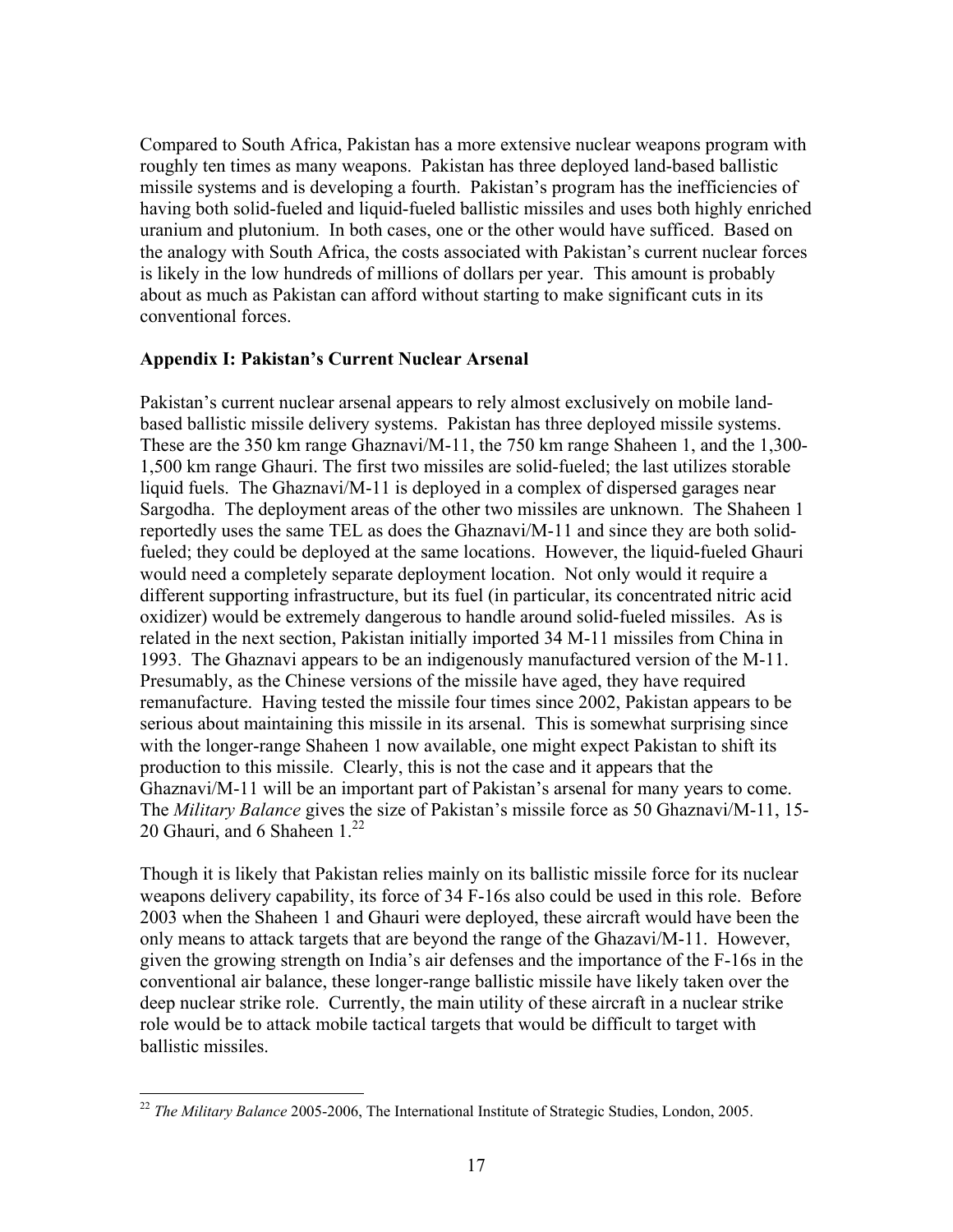Pakistan produces both highly enriched uranium and plutonium for its weapons program. The highly enriched uranium is produced by the use of centrifuges. The first facility was at Kahuta and additional plants of various sorts are also at Sihala, Golra and Wah. In the mid 1990s, Pakistan's total enrichment capacity was estimated to be around 5,000 SWU (separative work units) per year, which would produce about 25 kg of HEU per year.<sup>23</sup> Since its 1998 nuclear tests, its total enrichment capacity appears to have expanded to around 10,000 SWU per year (50 kg of HEU per year). Also since 1998, Pakistan has had a 50 MWth plutonium production reactor in operation at Khushab. Its production rate will depend on the reactor's capacity factor, but is probably around 10 kg of plutonium per year.

The ISIS has produced a set of reasonable estimates for Pakistan's total fissile material production as of the end of 2003.<sup>24</sup> Pakistan's total HEU inventory was estimated to be between 1,000 and 1,250 kg and its total plutonium inventory was estimated to be between 20 and 60 kg. Assuming 20 kg of HEU or 5 kg of plutonium is required for each weapon, there would be a possible nuclear inventory at the end of 2003 of about 50 to 70 weapons. Taking into account fissile material production in 2004 and 2005 would lead to an estimate of about 60 to 80 weapons. These estimates are similar to many other that have been made for Pakistan. Note that while estimates such as these have been useful for sizing Pakistan's nuclear arsenal in the past, at some point in the future, fissile material inventories will not be the limiting factor in producing a nuclear arsenal.

With regard to the weapons themselves, presumably Pakistan possesses two weapon types: the first, a weapon produced at the beginning of Pakistan's program, is designed to be delivered by an F-16; and the second, a smaller lighter weight weapon, is suitable for ballistic missile delivery.<sup>25</sup> As to the possible yield of these weapons, the 1998 nuclear tests provide the only insight available. These tests probably did not serve the purpose for which nuclear tests are usually conducted, namely to provide information about the characteristics of the nuclear devices being tested. Such information would have already been supplied to Pakistan from China. Rather, the purpose of the tests appears to have been political, to respond to India's tests and to declare Pakistan an overt nuclear weapon state. Therefore Pakistan's main purpose would have been to conduct tests as quickly as possible after India's, and it would have likely used weapons from its existing arsenal for this purpose. And since India claimed that it had tested four weapons simultaneously on May 11, Pakistan claimed that it tested five weapons on May 28. However, again, this seems to have been for political effect. Based on the small overall magnitude of the seismic signal on this date, it is far more likely that only one weapon was tested. The seismic signal on May 28 had a body-wave magnitude of 4.9, which is equivalent to a yield of 6 to 13 kt. Pakistan also conducted a single nuclear test on May 30. Its seismic signal had a body-wave magnitude of 4.3, which is equivalent to a yield of 2 to 8 kt.

<sup>23</sup> Brian G. Chow, Richard H. Speier, and Gregory S. Jones, *The Proposed Fissile-Material Production* 

*Cutoff: Next Steps*, MR-586-1-OSD, RAND, Santa Monica, California, 1995, p.46.<br><sup>24</sup> *ISIS Estimates of Unirradiated Fissile Material in De Facto Nuclear Weapons States, Produced in Nuclear Weapon Programs, April 1, 2004,* 

<sup>&</sup>lt;sup>25</sup> The Ghaznavi/M-11, Shaheen 1 and the Ghauri all seem to have similar enough payloads so that a single weapon design would probably serve for any of the three missiles.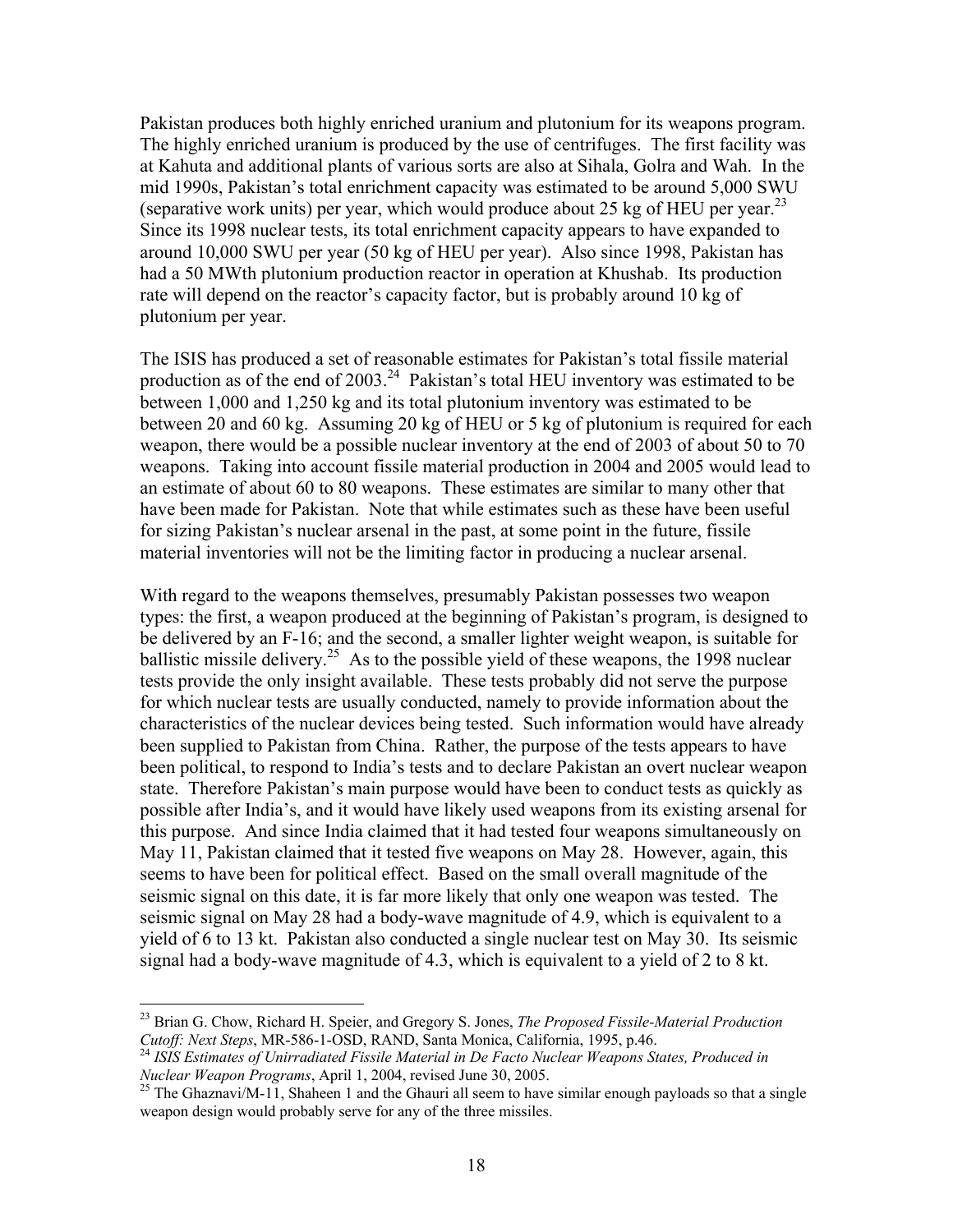Both weapons then appear to have been simple fission devices, the first with a yield of around 10 kt and the second 5 kt. The difference in yield between the two tests might represent the difference between the aircraft-delivered design and the missile-delivered one, or it could have been the same weapon using different fissile cores. Also, since the uncertainty bounds overlap, it is possible that it was the same weapon tested twice. At any rate, it seems that the yield of Pakistan's nuclear weapons is likely in the range of 5 to 10 kt and probably no more than 15 to 20 kt.

As to the readiness of the Pakistani nuclear force, President Musharraf has indicated that the weapons are kept in an unready state. He has stated, "Missiles and warheads are not permitted together. There is a geographical separation between them."26 At a minimum what this probably means is that the fissile cores are stored separately from the missiles and their warheads. Though some observers have contrasted this practice with the Superpower experience, actually the U.S. handled its weapons in the same way for the first decade or so of its weapons program. In the case of the U.S., the fissile cores were kept separately from the high explosive parts of the warhead, not only for security reasons but for safety reasons as well. Indeed, given the technology of the era, the high explosive components could not be maintained at high levels of readiness for any great period of time. $27$ 

Since 2000 Pakistan has had a formal command and control arrangement for its nuclear forces. This is the "National Command and Control Authority" jointly headed by President Musharraf and Pakistan's Prime Minister.

# **Appendix II: A Short History of Pakistan's Nuclear Weapons Program**

It is widely accepted that Pakistan's formal nuclear weapons program began in the aftermath of its defeat in the December 1971 Indo-Pakistan War. In January 1972, Prime Minister Zulfikar Ali Bhutto convened a meeting with Pakistan's top scientists in the city of Multan where he announced that Pakistan would develop nuclear weapons. Like all nuclear weapon efforts, the main barrier to the production of weapons was the need to procure the special nuclear material (plutonium or highly enriched uranium) required for any such weapon.

Initially, Pakistan concentrated its efforts on acquiring plutonium. In December 1972, Pakistan's first nuclear power reactor (Kanupp), which had been supplied by Canada, began sustained operation. It would produce tens of kilograms of plutonium per year. Utilizing this material would require diverting it from IAEA safeguards, but this apparently was not considered a problem. However, Pakistan needed a reprocessing plant to separate the plutonium from the spent reactor fuel. Pakistan began negotiations with France for the purchase of a large reprocessing plant, which would be located at

<sup>&</sup>lt;sup>26</sup> Times of India, "Musharraf rules out accidental N-war with India", January 10, 2003.

<sup>&</sup>lt;sup>27</sup> For weapons in the 1940s and 1950s a major limitation was that of battery technology. See: B. H. Van Domelen and R. D. Wehrle, Sandia National Laboratories, "A Review of Thermal Battery Technology", *Electrocchemical, Electrical, and Magnetic Storage of Energy*, W. V. Hassenzahl Ed., Hutchinson Ross Publishing Company, Stroudsburg, Pennsylvania, 1981, p. 227.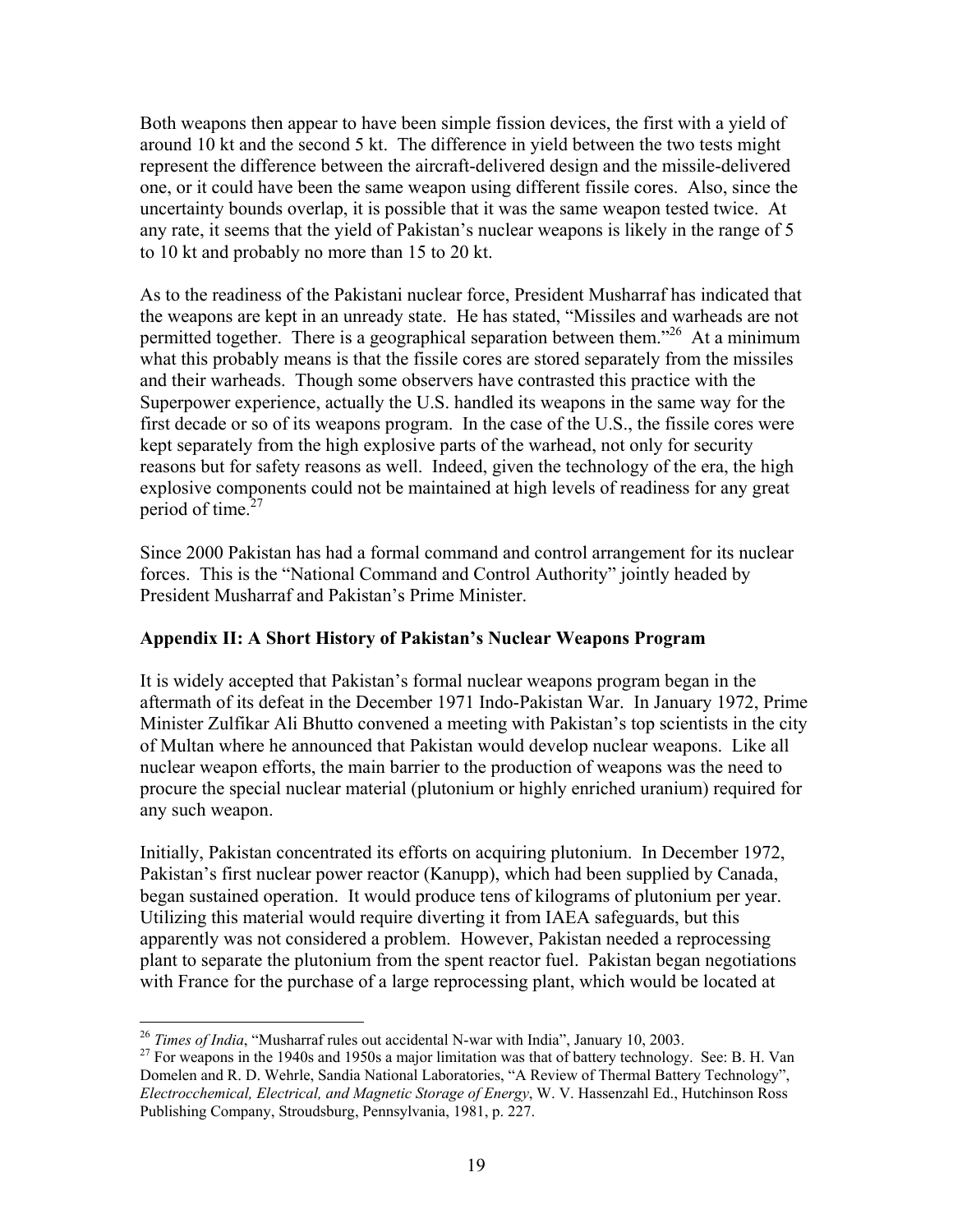Chashma. In October 1974, a deal was signed to build the plant. U.S. opposition to this facility would eventually lead France to cancel the deal. Pakistan managed to build a smaller reprocessing facility known as the News Labs, with the help of Belgian and French companies. New Labs facility was probably completed sometime in the early to mid 1980s. By that time, Pakistan had shifted its main effort to the production of highly enriched uranium and New Labs would not operate for many years, as Pakistan decided not to face the political controversy that would result from violating the IAEA safeguards at Kanupp, and there was no other source of spent fuel available.

As is now well known, Pakistan acquired enrichment technology through the efforts of Dr. Abdul Qadeer Khan. He began work in 1972 at the Almelo facility in the Netherlands, which is part of the Urenco centrifuge enrichment project. Due to lax security, Khan was able to gain information about much of the centrifuge enrichment technology. When Khan returned to Pakistan for a visit in 1974, he was able to convince the Pakistani government to begin its own centrifuge enrichment project. In 1975 Khan returned to Pakistan permanently to head the centrifuge development effort. Key to this endeavor was Pakistan's ability to procure many centrifuge components from Urenco suppliers, as well as to purchase other facilities needed for the centrifuge effort. For example, in the late 1970s, Pakistan was able to buy an entire facility for the production of uranium hexafluoride (the chemical form required for the enrichment plant) from companies in West Germany. Construction of an enrichment facility at Kahuta began in 1978. By 1984 the plant was in operation producing low enriched uranium. By 1987 it was producing the highly enriched material needed for weapons production.

In the late 1970s, in response to Pakistan's nuclear weapons development efforts, the U.S. cut off aid to Pakistan. However, the Soviet invasion of Afghanistan at the end of 1979, led the U.S. to reverse course and strengthen ties with Pakistan. In 1981, the U.S. agreed to sell Pakistan forty F-16 fighters. The aircraft were delivered to Pakistan between 1983 and 1987. Thirty two of these aircraft are thought to be still operational today.

In the mid-1980s, China supplied Pakistan with a nuclear weapon design suitable for tactical aircraft delivery. In addition it provided Pakistan with important components required to detonate a nuclear weapon.

A 1985 U.S. law known as the Pressler Amendment required the President to annually certify that Pakistan did not possess a nuclear device for U.S. aid to Pakistan to continue. With Pakistan's production of highly enriched uranium, and its having both a viable nuclear weapon design and F-16s to deliver the weapons, providing the certification became increasingly difficult. But as long as the war in Afghanistan continued, the certification was provided. However, with the end of this war, there was no longer any need for such close ties with Pakistan. In October 1990, the president failed to provide the certification and aid to Pakistan was again cut off. This date should be considered latest that Pakistan had become a de facto nuclear weapon state with an arsenal based on F-16 delivered highly enriched uranium weapons.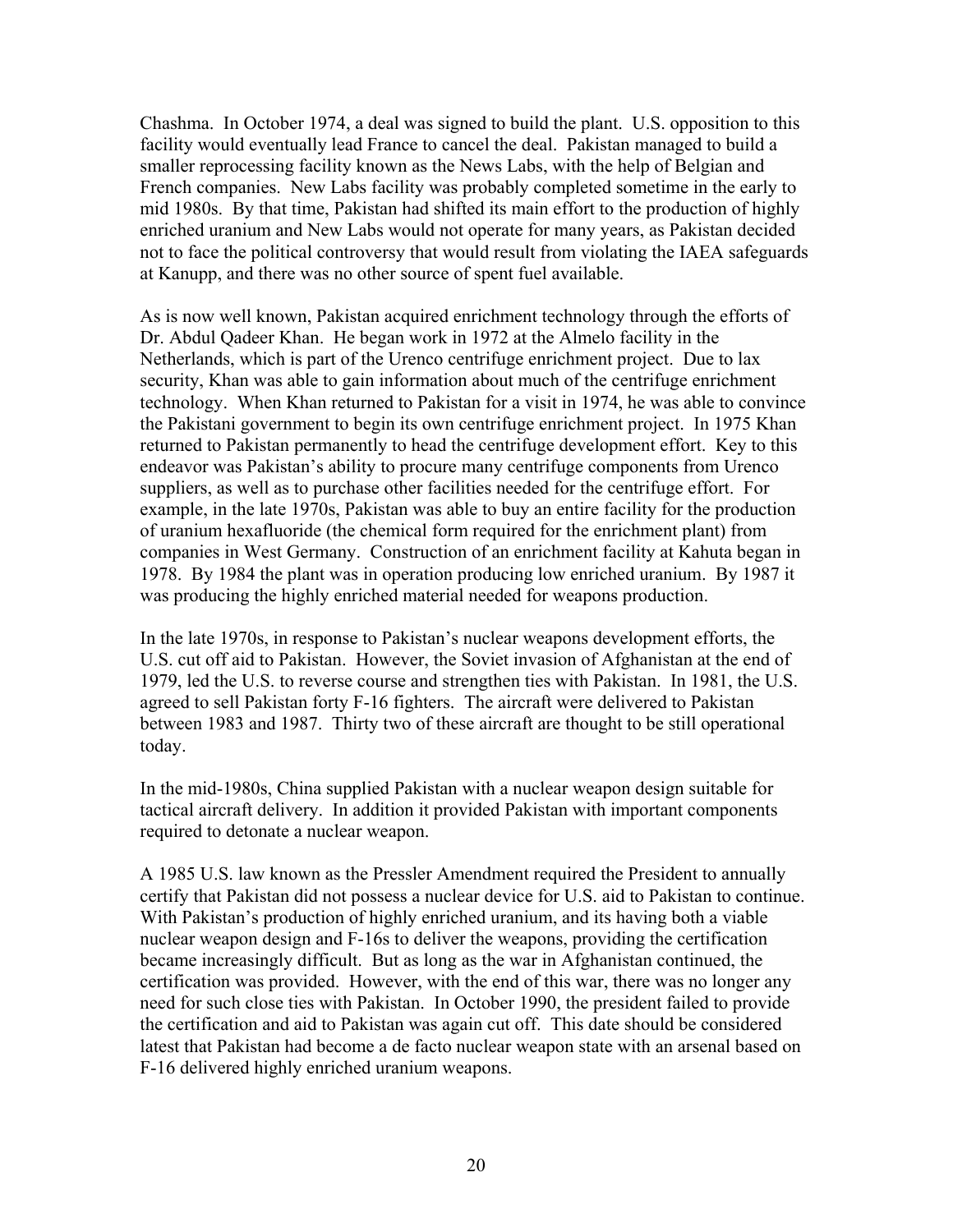With the imposition of sanctions against Pakistan, it could not obtain spare parts for the F-16s or additional aircraft that had been ordered. This threatened to undermine the longterm viability of Pakistan's nuclear force. In 1993 China supplied Pakistan with 34 M-11 missiles. These utilize solid fuel and were reported to have a range of 300 km. The public reporting of this transfer was delayed until 1996. Even then it did not appear to be particularly significant since, with a range of only 300 km, the missiles could not be used to hit major Indian cities, if launched from Pakistan. However, more recent reporting assigns the missile a range of 350 km, which would allow the missile to reach New Delhi when launched from Pakistan.<sup>28</sup> Unclassified satellite photographs taken in early 2000 show a dispersed complex of twelve storage garages where these missiles and their TELs are deployed near Sargodha. Equipping these missiles with nuclear warheads would require the use of a warhead somewhat smaller and lighter than the one developed for F-16 delivery but there is no reason to suppose that China would not have supplied Pakistan with such a warhead design.

In April 1998, Pakistan tested the Ghauri missile. It appears to be an unmodified imported North Korean No Dong missile. The No Dong is reported to have a range of 1,300 km, though the Ghauri is usually reported to have a range of 1,500 km. The importation of this missile appears to represent bureaucratic rivalry between A.Q. Khan's research organization (which was responsible for the importation of the Ghauri) and Pakistan's National Development Complex (which is developing Pakistan's solid-fueled missiles). This missile has been tested five additional times: April 1999, May 2002, May 2004, June 2004 and October 2004. The missile was officially handed over to the Pakistani military in January 2003.

Also in April 1998, Pakistan started sustained operation of its 50 MWth heavy-water plutonium production reactor at Khushab. The Chinese reportedly provide assistance in the construction of this reactor. In early 2000, unclassified satellite photos of this site showed what appears to be a heavy water production plant only a few miles south of the reactor.

On May 28 and May 30, 1998, Pakistan conducted nuclear tests in response to the ones conducted by India earlier in the month. These tests marked the transition from Pakistan as a de facto nuclear weapons state to one of being an openly declared nuclear weapons state.

In April 1999, Pakistan tested the Shaheen 1 ballistic missile. It utilizes solid fuel and has a range of 750 km. The missile was tested twice in October 2002, twice more in October 2003 and again in December 2004. The missile was officially handed over to the Pakistani military in March 2003.

In February 2000, Pakistan established a National Command Authority. Though little is known about it publicly, it is believed to be responsible for nuclear doctrine, as well as nuclear research and development, wartime command and control and advice to President Musharraf about the development and employment of nuclear weapons.

<sup>28</sup> *Jane's Strategic Weapon Systems*, Ed. Duncan Lennox, Issue 42, January 2005, p.136.